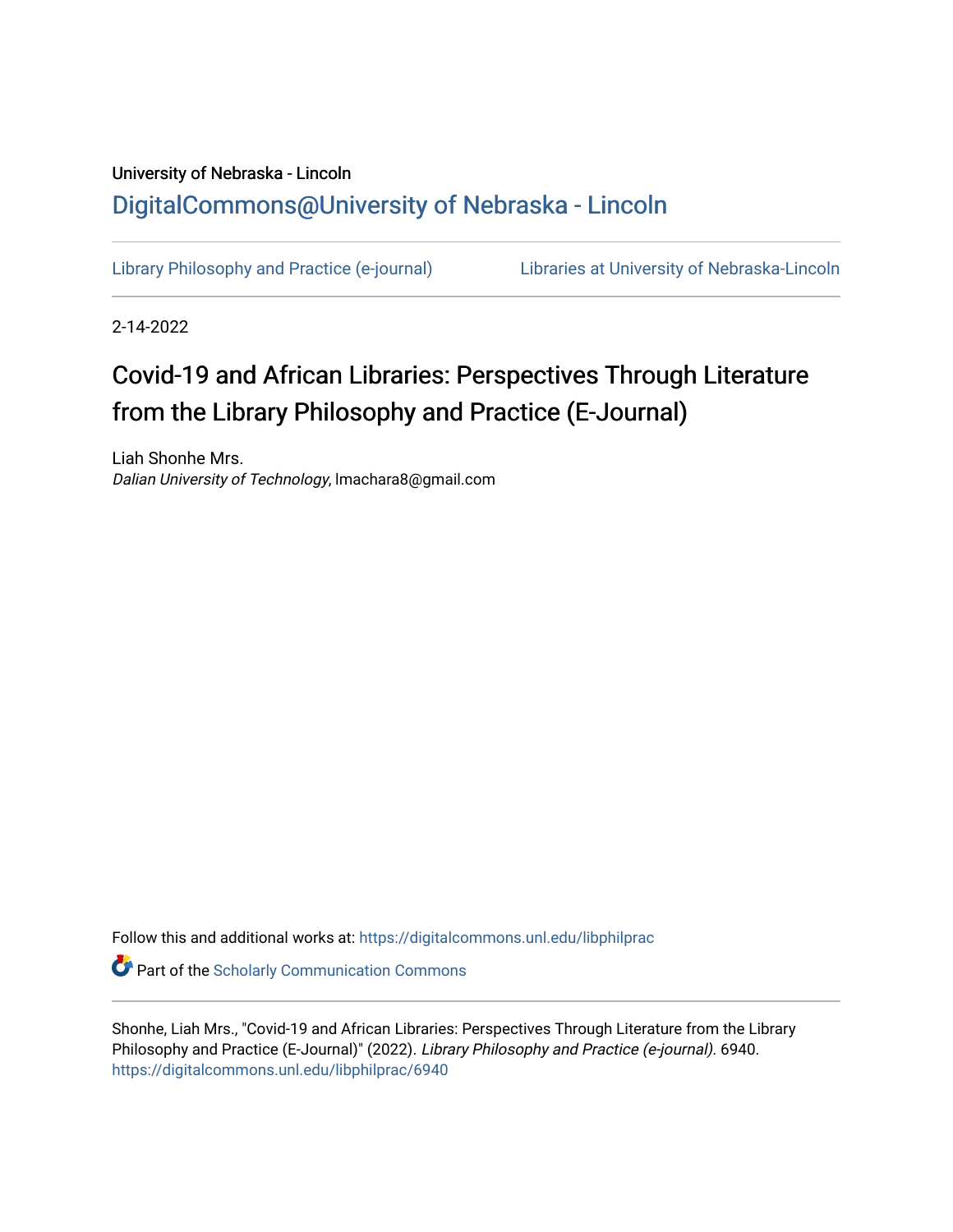## **Covid-19 and African Libraries: Perspectives Through Literature from the Library Philosophy and Practice (E-Journal)**

**Liah Shonhe** Ph.D. Candidate Faculty of Management & Economics Dalian University of Technology Liaoning province, China [Lshonhe@mail.dlut.edu.cn](mailto:Lshonhe@mail.dlut.edu.cn) [lmachara8@gmail.com](mailto:lmachara8@gmail.com)

## **ABSTRACT**

*This study sought to establish how African libraries have been thriving during the COVID-19 pandemic through systematic review of literature from the Library Philosophy and Practice e-Journal (LPP). The PRISMA guidelines were followed to review and select the twelve (12) articles used for qualitative analysis. The study findings established that research productivity pertaining to libraries and Covid-19 is very low in Africa based on LPP e-journal. Nigeria was established to be the most active country in this research phenomenon. Majority, of the studies were conducted in academic libraries, thus creating a gap in research. To sail through the pandemic, libraries are using various social media platforms such as Facebook, Twitter, Instagram, WhatsApp, Zoom, Microsoft teams and Skype to provide virtual reference services. Librarians also, went an extra mile to ensure dissemination of authentic COVID-19 information by collating and verifying information sources for their patrons. Services such as curb-side pick-up have also been introduced in Africa. However, it was not clear whether African libraries are conducting document delivery by scanning or through courier services. Challenges that are likely to fuel the pandemic and inhibit transition of libraries in to the 4IR era include lack of change management, lack of ICT literacy, inadequate ICT infrastructure, and lack of technological support, lack of clear policies, power cuts and financial issues. Research implications to policy makers, librarians and researchers have been established.* 

**Keywords: Africa, Covid-19, Libraries, Pandemic, Social Media, Systematic Literature Review, Service Pattern.**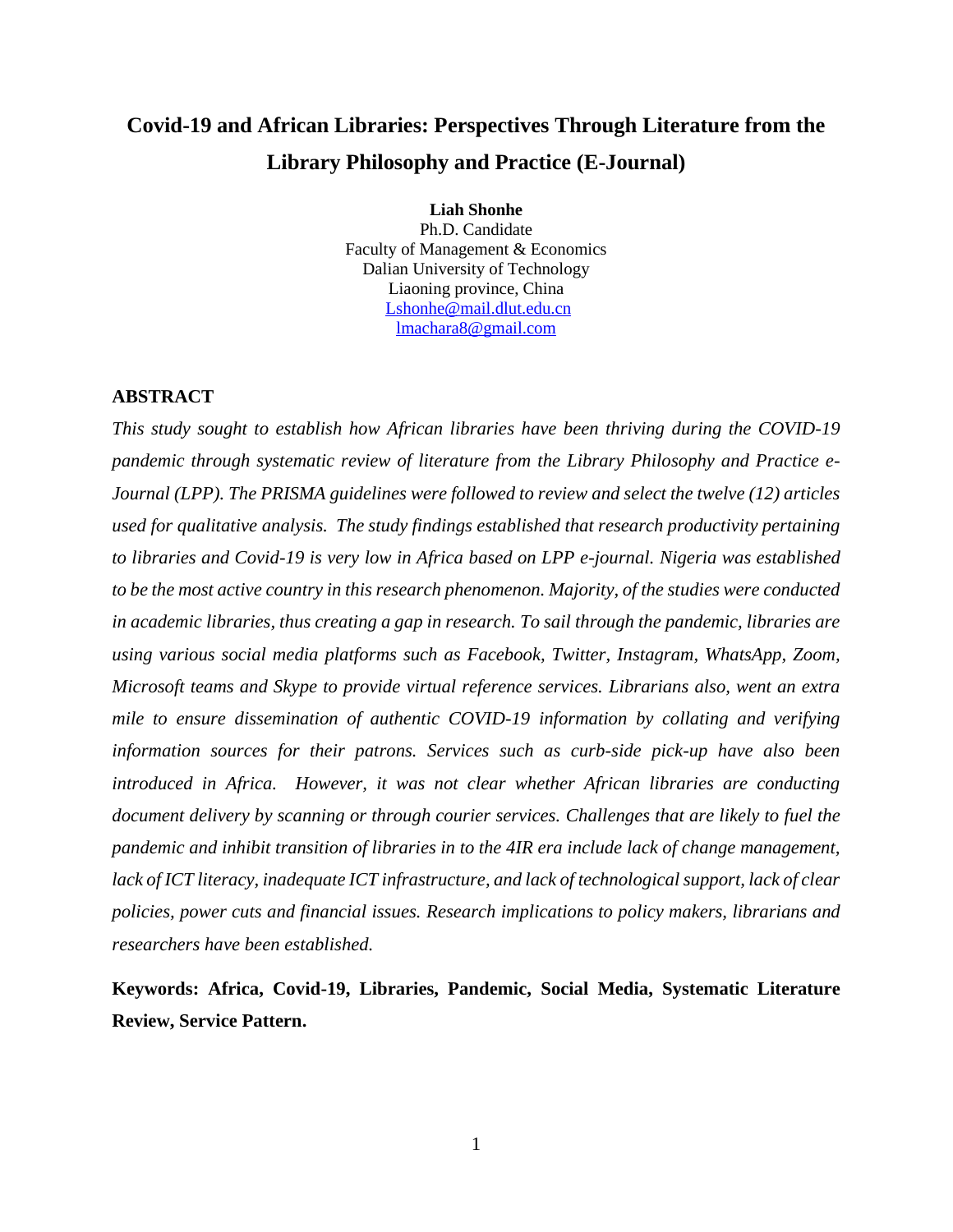## **INTRODUCTION**

The start of 2020 was not a pleasant one as it knocked on the doors of every country with the disease Covid-19; which caused closure of all business industries worldwide. The corona virus pandemic has caused severe economic losses and even took the lives of many. Hence, the World Health Organization (WHO) imposed a compulsory lockdown on all countries as a way of protecting humanity and curbing the spread of the deadly disease. When countries finally reopened their various business industries in phased approaches, numerous precautions had to be taken in order to ensure safety of employees through social distancing, wearing of masks, and sanitization of hands and working surfaces. However, this has not been a smooth journey, especially for low income countries as many organizations had to adopt the use of Information Communication Technologies (ICTs) to reduce face to face contact and facilitate remote service delivery in numerous sectors (Medawar & Tabet, 2020). The emergence of Covid-19 has also been a blessing in disguise for many developing countries and industries which were lagging behind in digital transformation. Hence, it is vital to study how different industries have been responding to Covid-19 as this will aid in policy reforms and providing case studies for best practices in utilizing the Fourth Industrial Revolution (4IR) technologies. Therefore, libraries cannot be left behind in such investigations as there is need to establish their role in combating Covid-19 and how the library environment has changed.

The library and information science field in most developing countries have been comfortable with traditional/manual information provision methods and has been moving to the virtual environment at a snail's pace. Most libraries have not been able to meet the requirements of the 4IR era, despite their key role in achieving Sustainable Development Goals (SDGs). All industries can operate efficiently and effectively when there is adequate information, provided to the right people, at the right time, in the right format. And this can be adequately achieved if libraries employ the use of ICTs. It is the efficiency and effectiveness of libraries that enhances information flow in various sectors and communities; thus, creating knowledge economies; when citizens have access to timely and quality information. With the existence of Covid-19, it almost became impossible to continue with the mandate of the library as most of its services became crippled due to the lockdown and lack of adequate ICT infrastructure. However, with the push from the novel corona virus and the drive towards the 4IR, information professionals have become innovative and employed copious technologies to survive in the wake of Covid-19 (Carbery, et al., 2020; Guo, et al., 2021; Howes,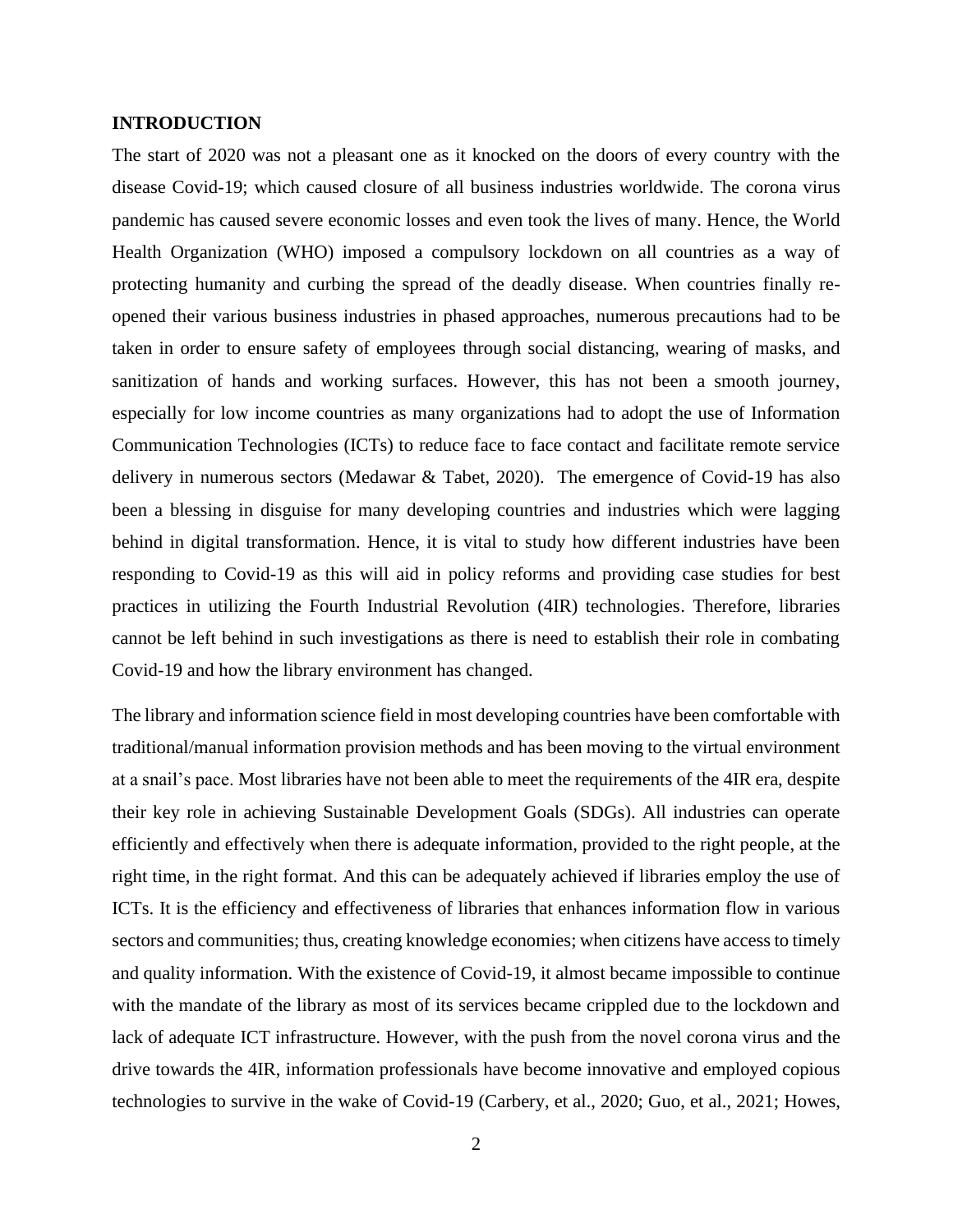Ferrell, Pettys, & Roloff, 2021; Ishtiaq, Sehar, & Shahid, 2020; Ma, 2020; Tsekea & Chigwada, 2021).

On the other hand, Covid-19 has opened doors to new research for many scholars. The terms "Covid-19, pandemic, and corona virus" have become one of the top search trends on google. Hence, most researchers also want to leave their mark in history by conducting research in this area. Moreover, this pandemic is a new phenomenon which has presented various challenges thus, requiring constant research to provide solutions in various industries. Research funding institutions have even set aside budget for research and development in this area. Covid-19 research productivity has been demonstrated by some scholars who have published annotated bibliographies to illustrate and provide quick access to information sources in various disciplines. For examples; Children literature (Stilwell, et al., 2022), Humanitarian aid (Grix, 2021), Legal Literature (Gardner, 2022), Socio-economic and Cultural Impacts of Covid-19 Pandemic (Mthethwa & Nwone, 2021), Clinical research (Jefferson Libraries, 2022), People with disabilities (Association of State and Territorial Health Officials , n.d.), Preparedness and Recovery (Organization of Nurse Leaders, 2020). Despite, the unavailability of an annotated bibliography on Covid-19 and libraries; researchers in the information profession have conducted systematic reviews (Ayeni, Agbaje, & Tippler, 2021) and bibliometric analysis/information mapping (Sheikh, Siddique, Qutab, Khan, & Mahmood, 2021) in the library and information science field. However, there seems to be a gap in terms of enumerative literature on libraries and Covid-19 in Africa. For example; amongst the 23 articles reviewed by Ayeni, Agbaje, and Tippler (2021), only three (3) articles were from African countries (Nigeria, Lesotho and Zimbabwe). Whereas, none of the African countries appeared in the top 15 of the country co-authorship and co-citation in a study by Sheikh, et al. (2021). Therefore, this study sought to establish how African libraries have been thriving during the COVID-19 pandemic through systematic review of literature from the Library Philosophy and Practice e-Journal (LPP). The specific objectives are to:

- 1. To establish the African research output on covid-19 and libraries based on LPP.
- 2. To establish the leading African countries in research and development based on LPP.
- 3. To describe the service patterns and technologies applied by libraries during the pandemic.
- 4. To establish challenges that are likely to fuel the pandemic and inhibit transition in to the 4IR era.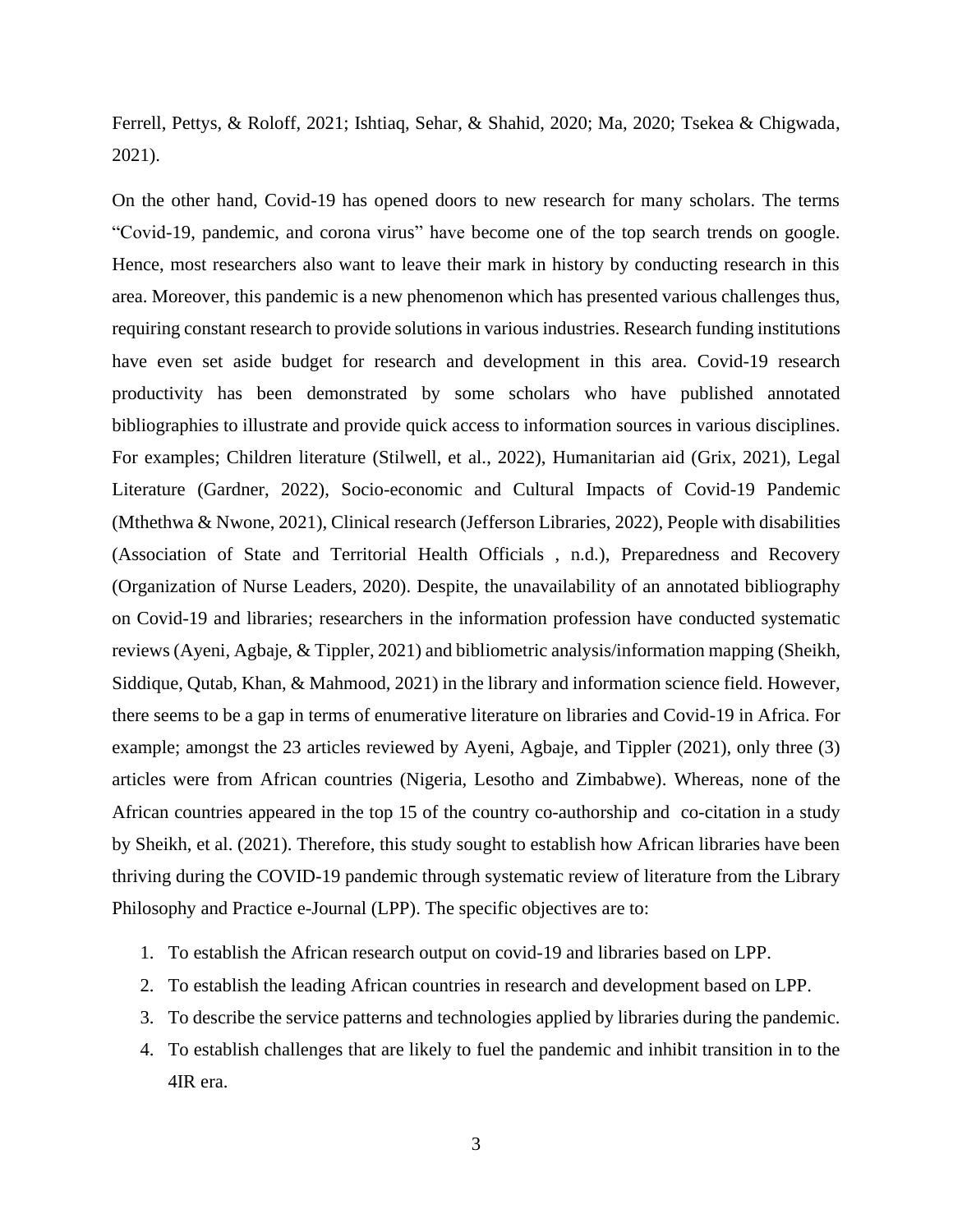## **METHODOLOGY**

An open access institutional repository (Library Philosophy and Practice e-journal) was chosen for data collection of this study. Due to its open access characteristic, a smaller database like LPP was found suitable to address the objectives of this study. The researcher followed a systematic review approach following the PRSIMA guidelines. The search string "Covid-19 AND Librar\*" was used to search the LPP journal under the Library and Information Science category. A total of 477 articles were retrieved. Their publication years were as follows 2022 (11 articles), 2021 (362 articles) and 2020 (104 articles). Figure 1, shows the process followed in screening and selecting the relevant sources analyzed in this study. The exclusion criteria included: bibliometric/scientometric analysis, and studies not conducted in Africa. Full text articles that were excluded, did not have relevant content to the research phenomenon.

## **LIBRARY PHILOSOPHY AND PRACTICE E-JOURNAL (LPP)**

Library Philosophy and Practice (LPP- ISSN 1522-0222) is an open access and peer-reviewed electronic journal owned and published by the University Libraries of the University of Nebraska- -Lincoln, Lincoln, Nebraska, USA. The journal was established and has been active since 1998. LPP is indexed by SCOPUS, Library and Information Science Abstracts (LISA) and DOAJ. LPP facilitate the authors to publish their research work without any publication fees (Kumar, Singh, Ranjan, & Rai, 2020). LPP publishes articles exploring the link between library practice, philosophy and theory behind it. These include explorations of current, past, and emerging theories of librarianship and library practice, as well as reports of successful, innovative, or experimental library procedures, methods, or projects in all areas of librarianship, set in the context of applied research. Hence, with its current status, researchers form low income nations should be able to increase their research productivity through this journal. Accordingly, LPP was found to be relevant to achieve the objectives of this study given the time frame to complete the study.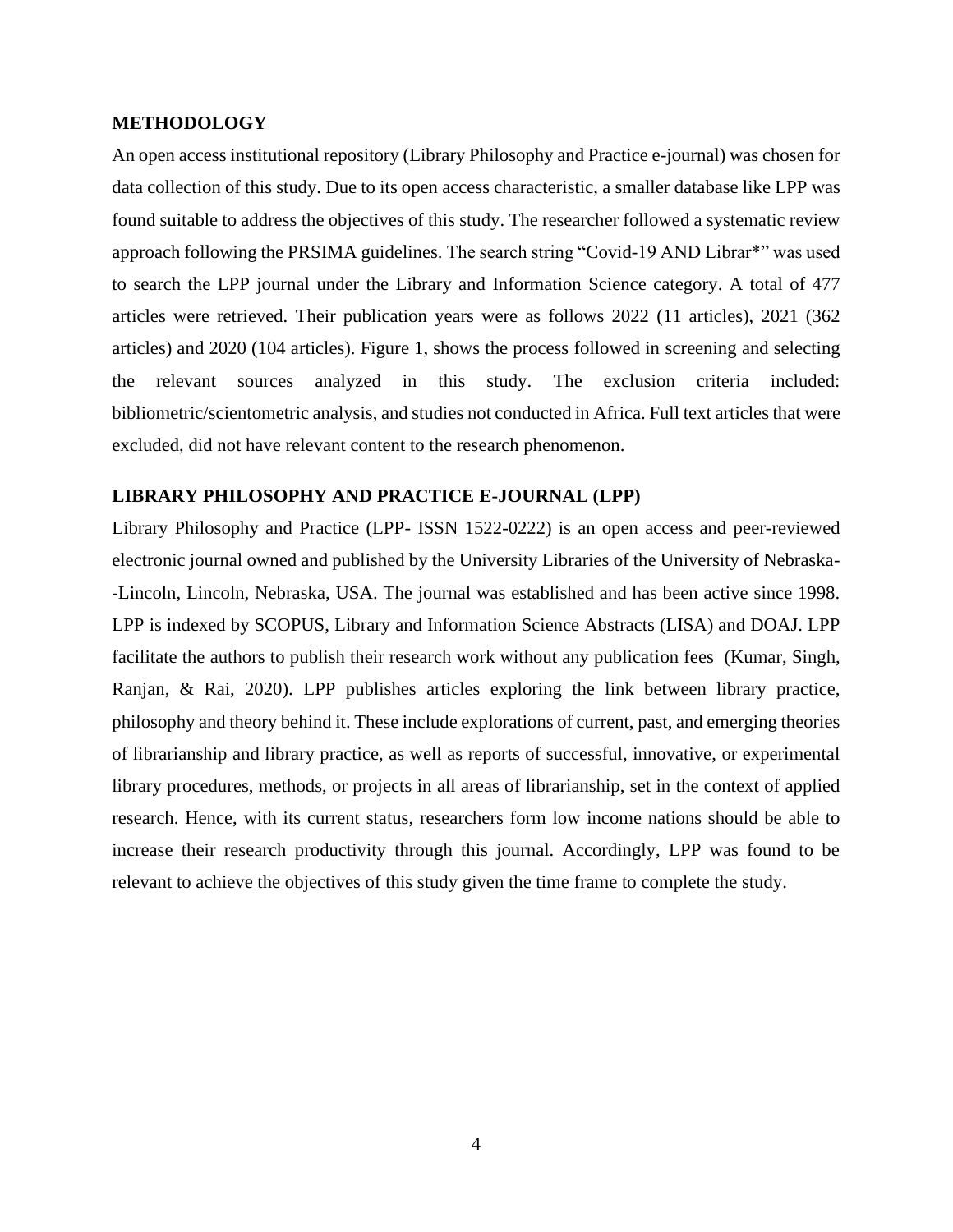

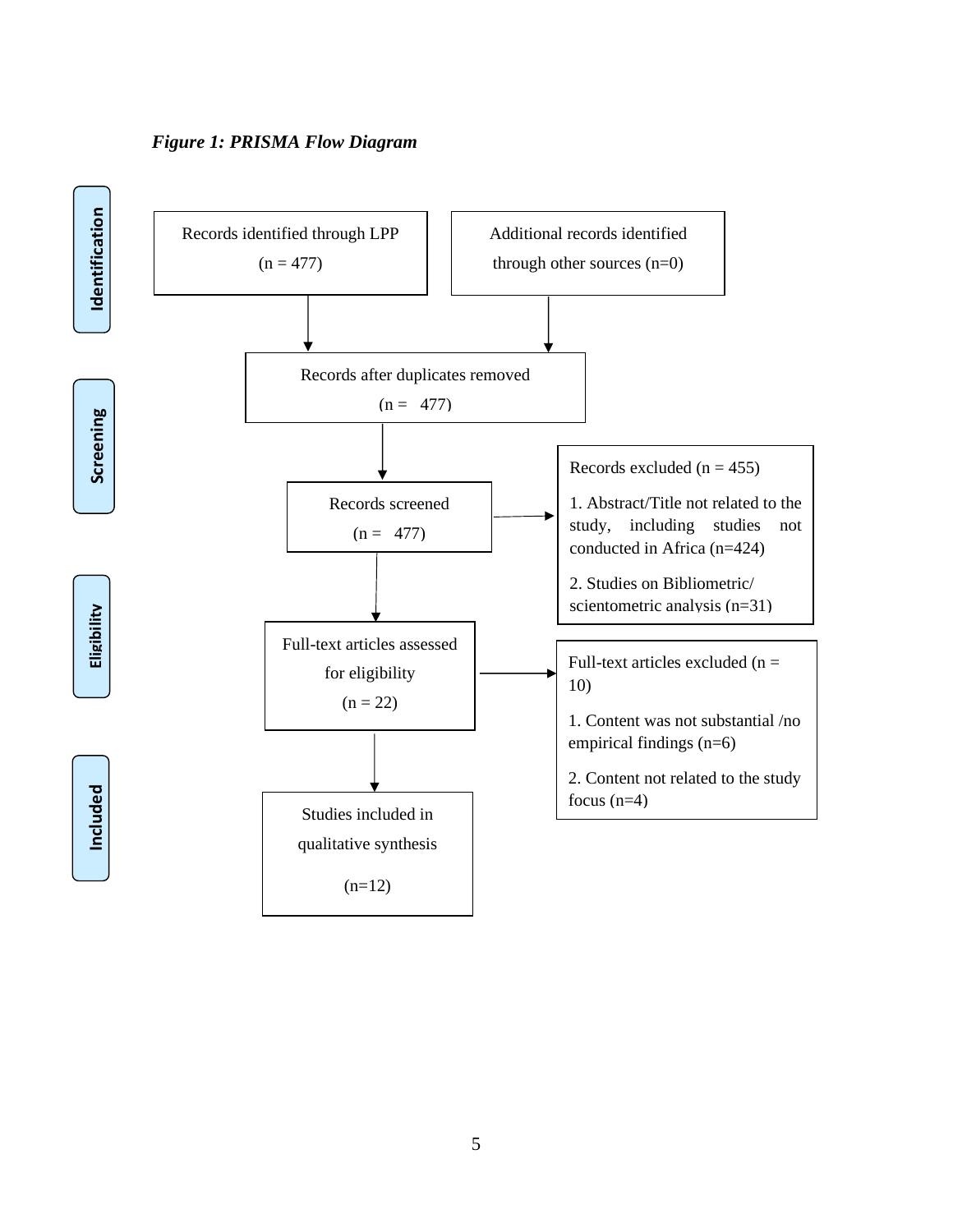## **FINDINGS AND DISCUSSION**

The results of the studies included in the qualitative synthesis are presented in Table 1.

| <b>Table 1:</b> Summary of Included Articles for Qualitative Synthesis $(n=12)$ |  |  |
|---------------------------------------------------------------------------------|--|--|
|---------------------------------------------------------------------------------|--|--|

| Series         | Author                            | Country | ð<br>Library<br>Type    | Technology                                                                                                                                                                                                                            | Services                                                                                                                                                                                                                                  | Challenges                                                                                                                                                                                                        |
|----------------|-----------------------------------|---------|-------------------------|---------------------------------------------------------------------------------------------------------------------------------------------------------------------------------------------------------------------------------------|-------------------------------------------------------------------------------------------------------------------------------------------------------------------------------------------------------------------------------------------|-------------------------------------------------------------------------------------------------------------------------------------------------------------------------------------------------------------------|
| $\mathbf{1}$   | (Farag,<br>2021)                  | Egypt   | Academic<br>library     | -Library Webpage<br>- Symphony electronic<br>library system<br>-E-mail marketing<br>Other applications:<br>Microsoft Teams,<br>Zoom, VMWare, Palo<br>alto VPN, OneDrive,<br>Skype, WhatsApp,<br>Twitter, Facebook,<br>YouTube, Chatra | --Increased the number<br>of the employees.<br>-Extending the hours of<br>the "Ask My Office"<br>Service" to extend<br>beyond the official<br>working hours.<br>- Extension of external<br>borrowing services.<br>- Sterilization baskets | -Lack of preparedness of<br>workers<br>-Not enough planning                                                                                                                                                       |
| $\overline{2}$ | (Livina<br>$\&$<br>Mole,<br>2021) | Nigeria | University<br>libraries | None reported                                                                                                                                                                                                                         | None reported                                                                                                                                                                                                                             | - Low internet connectivity,<br>- Lack of Information Literacy<br>skill by Academic staff,<br>- Lack of search skills,<br>- Lack of specialists for<br>assistance,<br>- Frequent power outage<br>- Low bandwidth, |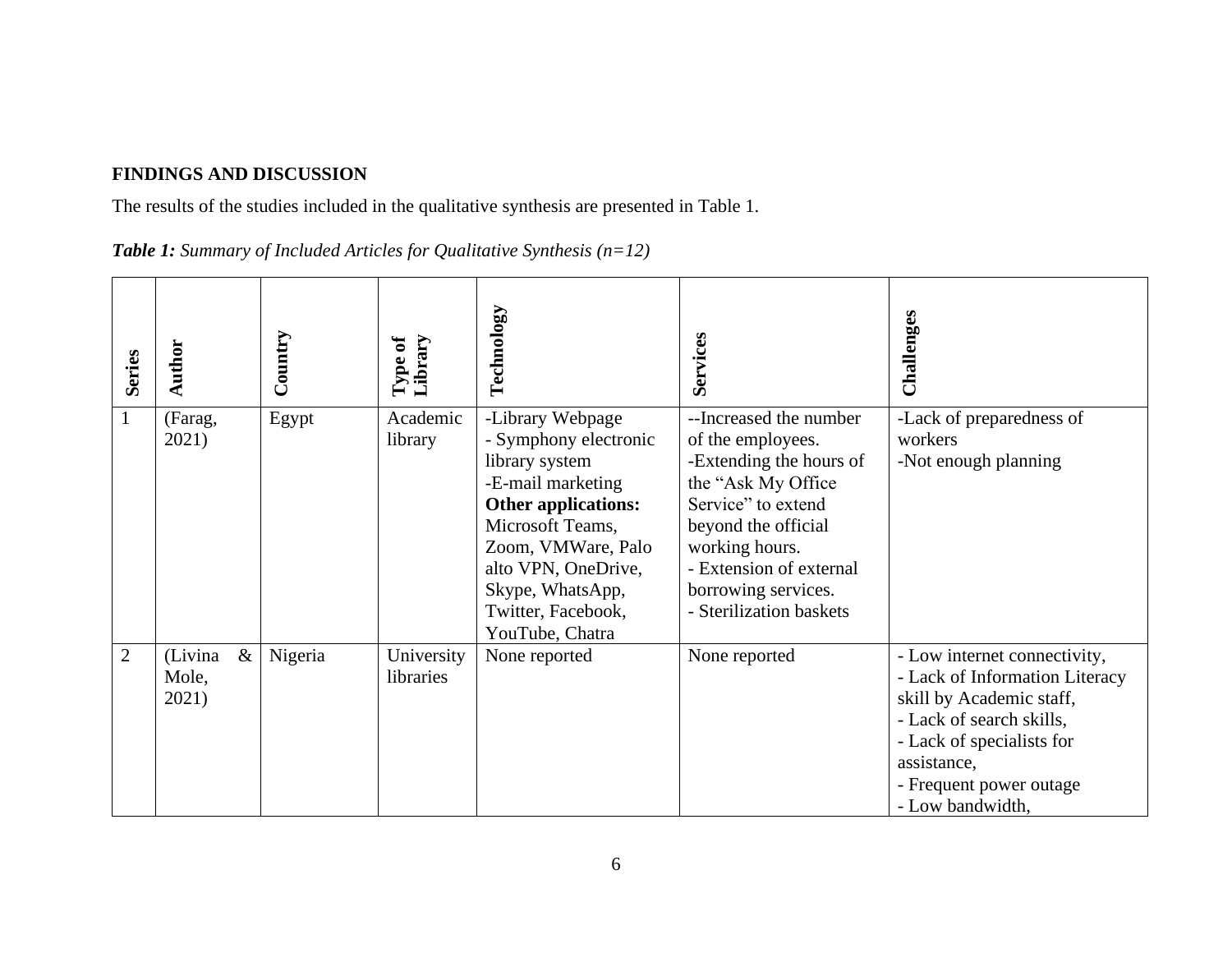|                |                |         |            |                        |                             | - Difficulty in Accessing e-       |
|----------------|----------------|---------|------------|------------------------|-----------------------------|------------------------------------|
|                |                |         |            |                        |                             | resources off-campus               |
| 3              | (Johnson $\&$  | Nigeria | University | -WhatsApp, SMS, e-     | -Virtual reference          | - lack of required infrastructures |
|                | Bakare,        |         | Library    | mails, telegram        | services, information       | for online library services as     |
|                | 2021)          |         |            |                        | literacy services, sorting  | well as lack of necessary ICT      |
|                |                |         |            |                        | (data mining), collating    | skills on the part of the          |
|                |                |         |            |                        | of relevant research        | librarians                         |
|                |                |         |            |                        | resources for researchers   |                                    |
| $\overline{4}$ | $\&$<br>(Kasa  | Nigeria | Academic   | - Telegram             | None reported               | - Library employees were not       |
|                | Yusuf,         |         | library    |                        |                             | equipped with technologies at      |
|                | 2020)          |         |            |                        |                             | home to be able to effectively     |
|                |                |         |            |                        |                             | and efficiently work from there.   |
|                |                |         |            |                        |                             | - Inconsistent internet services   |
|                |                |         |            |                        |                             | - Library staff pay for            |
|                |                |         |            |                        |                             | data/bandwidth from their own      |
|                |                |         |            |                        |                             | pockets                            |
|                |                |         |            |                        |                             | - Library colleagues not being     |
|                |                |         |            |                        |                             | able to collaborate and support    |
|                |                |         |            |                        |                             | each other on the social network   |
|                |                |         |            |                        |                             | - Many staff became hesitant,      |
|                |                |         |            |                        |                             | irritated and negative emotional   |
|                |                |         |            |                        |                             | feelings set in.                   |
| 5              | (Beetseh,      | Nigeria | Academic   | -Librarians use social | None reported               | - Inadequate facilities            |
|                | Olise,<br>$\&$ |         | libraries  | media platforms but    |                             | - Poor technical know how          |
|                | Tor-           |         |            | examples were not      |                             | - Financial issues                 |
|                | Akwer,         |         |            | provided.              |                             | - Poor power supply                |
|                | 2021)          |         |            |                        |                             | - Attitude towards social media    |
|                |                |         |            |                        |                             | usage                              |
| 6              | (Pelemo,       | Nigeria | University | -LinkedIn, Telegram,   | Verifying authenticity      | None reported                      |
|                | Horsfall, &    |         | libraries  | Instagram, YouTube,    | COVID-19<br>of<br>news      |                                    |
|                | Osedo,         |         |            | Twitter, Facebook,     | shared<br>on the<br>library |                                    |
|                | 2021)          |         |            | WhatsApp, twitter      | online platforms.           |                                    |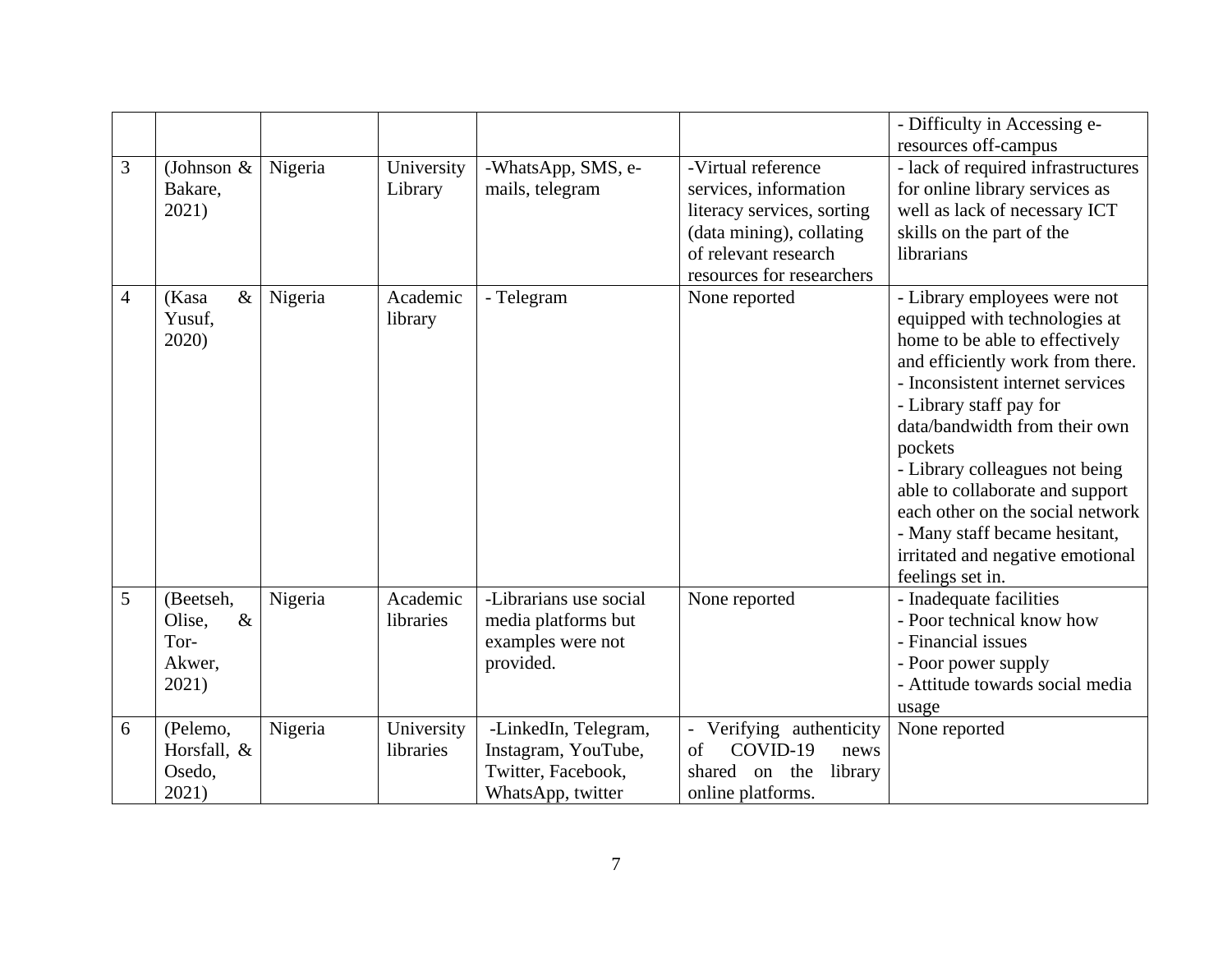| $\overline{7}$ | (Ebijuwa,       | Nigeria      | University | - Library Web, Blog     | -Virtual<br>reference           | - Lack of adequate research       |
|----------------|-----------------|--------------|------------|-------------------------|---------------------------------|-----------------------------------|
|                | Oyelude,        |              | libraries  | Post, SMS, Emails       | services (Ask a Librarian       | information on the COVID-19       |
|                | Abubakar,       |              |            |                         | reference service)              | pandemic                          |
|                | Nongo, &        |              |            |                         | - online story times            | - Lack of timely information on   |
|                | Sani, 2021)     |              |            |                         |                                 | the COVID-19 pandemic             |
| 8              | $\&$<br>(Iroeze | Nigeria      | University | - Library Websites      | -Virtual library services       | - Inadequate funding              |
|                | Iroeze,         |              | libraries  |                         | -Click-and-collect<br><b>or</b> | - Poor technological              |
|                | 2021)           |              |            |                         | drive-through services in       | infrastructure                    |
|                |                 |              |            |                         | order to allow access to        | - Lack of skilled personnel       |
|                |                 |              |            |                         | books<br>without human          | - Lack of internet Data           |
|                |                 |              |            |                         | contact.                        |                                   |
| 9              | (Oladapo,       | Nigeria      | Multi-case | Accessibility to Covid- | - Not applicable for this       | - Low bandwidth/ poor internet    |
|                | $\&$<br>Opele,  |              | from       | 19 information by       | study                           | connectivity                      |
|                | Adeoye,         |              | different  | librarians: WhatsApp,   |                                 | - High cost of accessing          |
|                | 2021)           |              | libraries  | Facebook, E-mails,      |                                 | information online                |
|                |                 |              |            | websites, digital audio |                                 | - Difficulty in trusting the      |
|                |                 |              |            | files                   |                                 | credibility of the online sources |
|                |                 |              |            |                         |                                 | - Fear of using mobile            |
|                |                 |              |            |                         |                                 | technologies                      |
|                |                 |              |            |                         |                                 | - Frequent technological          |
|                |                 |              |            |                         |                                 | changes                           |
|                |                 |              |            |                         |                                 | - Erratic power supply            |
|                |                 |              |            |                         |                                 | - Poor information searching      |
|                |                 |              |            |                         |                                 | skills                            |
| 10             | (Mashiyane      | South Africa | Multi case | - Email                 | - Curbside/book pick-up         | - None reported                   |
|                | & Molepo,       |              | study      | -Telephone              | to facilitate the               |                                   |
|                | 2021)           |              |            |                         | circulation of print books      |                                   |
|                |                 |              |            |                         | during the lockdown             |                                   |
|                |                 |              |            |                         | - Ask a Librarian               |                                   |
|                |                 |              |            |                         | -Online Request Form            |                                   |
| 11             | (Chewe,         | Zambia       | Academic   | - WhatsApp, YouTube,    | - None reported                 | - Lack of a clear policy on       |
|                | Zulu,           |              | Libraries  | Face book, Instagram,   |                                 | social media                      |
|                | Chitumbo,       |              |            | Wikis, Blogs, Twitter   |                                 |                                   |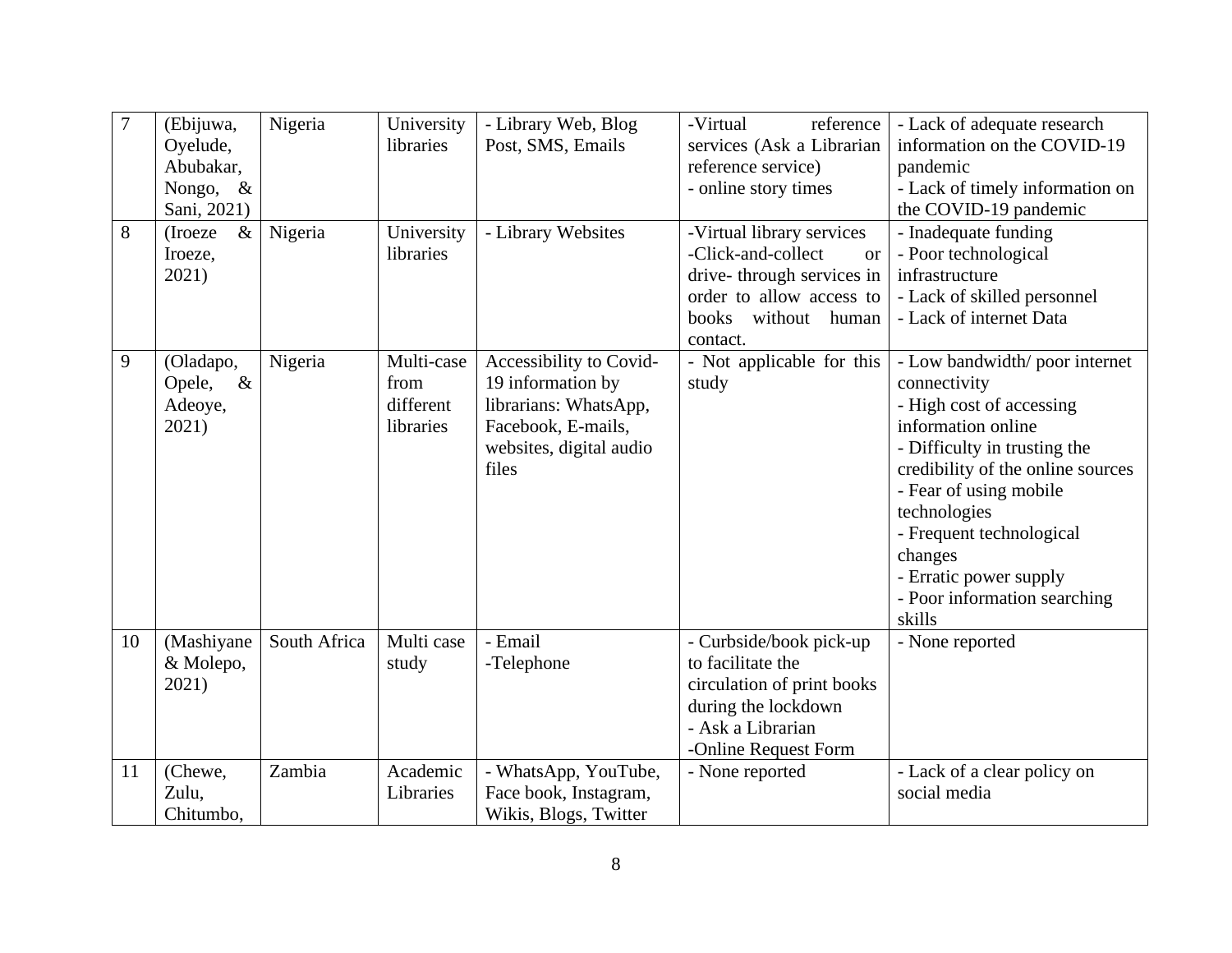|    | $\&$               |                 |           |                 |                            | - Negativity toward social       |
|----|--------------------|-----------------|-----------|-----------------|----------------------------|----------------------------------|
|    | Musonda,           |                 |           |                 |                            | media by academic librarians     |
|    | 2020)              |                 |           |                 |                            | -Poor ICT infrastructure         |
| 12 | (Kumah,            | Selected        | Academic  | - None reported | <b>Virtual References</b>  | - Inadequate internet            |
|    | Ocran,             | African         | Libraries |                 | Services:                  | connectivity                     |
|    | $\alpha$<br>Osman, | countries:      |           |                 | - Online catalogue, Off-   | - Intermittent power supply      |
|    | Parbie,            | Ghana,          |           |                 | campus access, Ask a       | - Financial challenges           |
|    | 2021)              | Nigeria,        |           |                 | librarian, Chat to a       | - Inadequate training on virtual |
|    |                    | Uganda,         |           |                 | librarian, Online training | reference services               |
|    |                    | South Africa,   |           |                 | sessions, Article request, | - Poor staff attitudes           |
|    |                    | Tanzania,       |           |                 | Info regarding COVID       | - Poor management support        |
|    |                    | Kenya, &        |           |                 | 19, Room reservation       | - Inadequate training on digital |
|    |                    | <b>Botswana</b> |           |                 |                            | service to students and faculty  |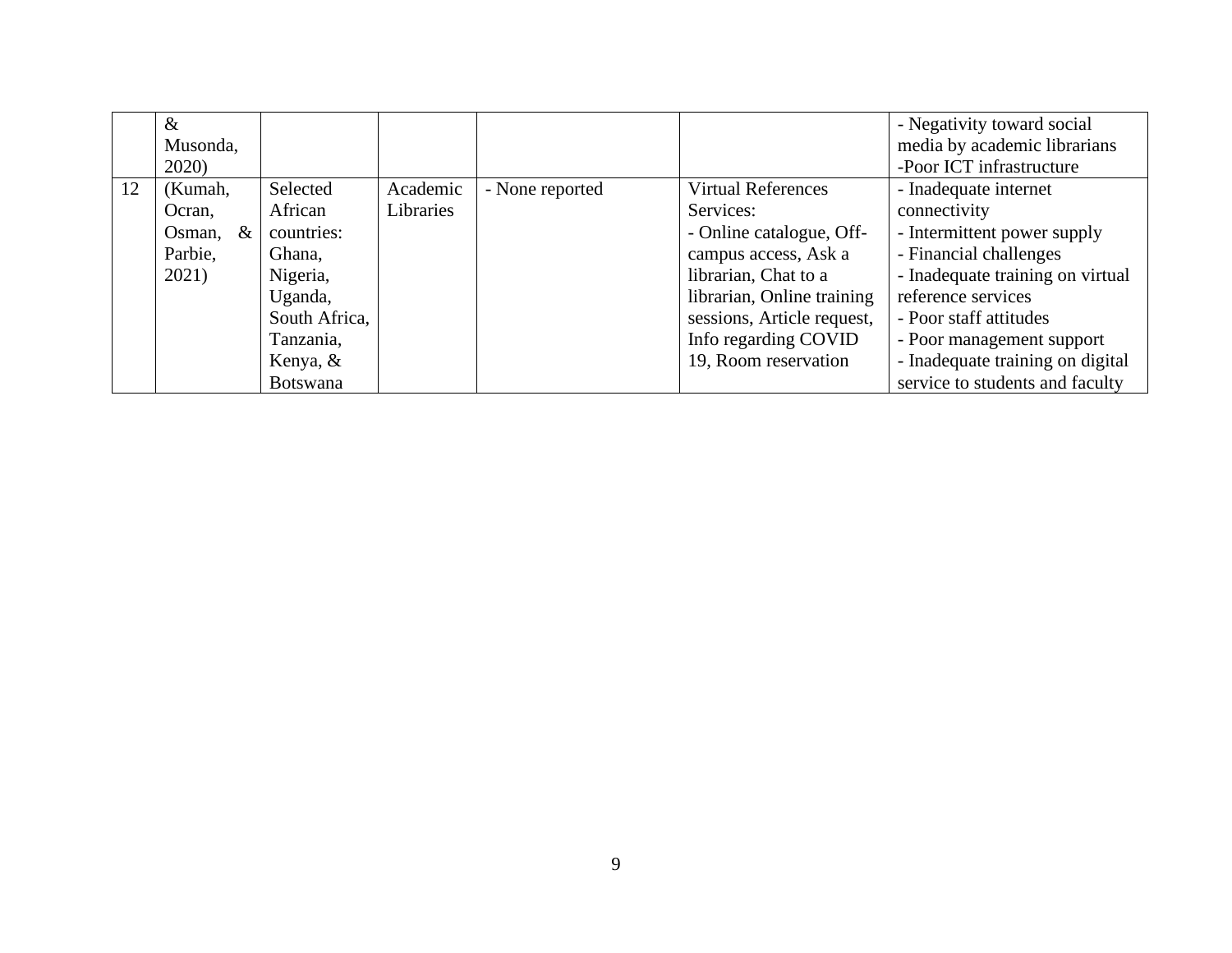#### **Objective 1: African Research Output on Covid-19 and Libraries Based on LPP**

The study sought to investigate the research productivity of African countries in studying how libraries are thriving during the pandemic. The dataset qualitatively analyzed in this study includes eleven (12) relevant articles published about African countries and Covid-19 in libraries. The findings indicate that African research output pertaining to COVID-19 and libraries is very low. This findings corroborate with findings retrieved on a larger database called Web of Science (WoS). The researcher conducted a cross-analysis by searching on WoS using the same search query used on LPP. After title and abstract screening, the results on WoS returned a total of 209 publications. This publications were from 42 countries; and amongst the top 20 countries only 2 African countries (Nigeria ( $n=7$ ) and South Africa ( $n=6$ )) appeared on the list as shown on Figure 2.



**Figure 2:** *Research Output on "Covid-19 AND libraries" Based on WoS Top 20 Countries*

Similarly, a study on "A Systematic Review of Library Services Provision in Response to COVID-19 Pandemic" conducted on different databases (LISTA, LISA, Library Science database, WoS and google Scholar); retrieved 23 relevant articles The leading country were USA (n=6), India  $(n=4)$  and China  $(n=2)$ . The rest of the countries had single articles. Only three (3) African countries (Nigeria, Lesotho, and Zimbabwe) featured in their study (Ayeni, Agbaje, & Tippler, 2021). This findings still indicate that research output in Africa is very low (n=13 on WoS, and n=3 from Ayeni et. al., 2021), as compared to other countries such as the USA (n=96) and Australia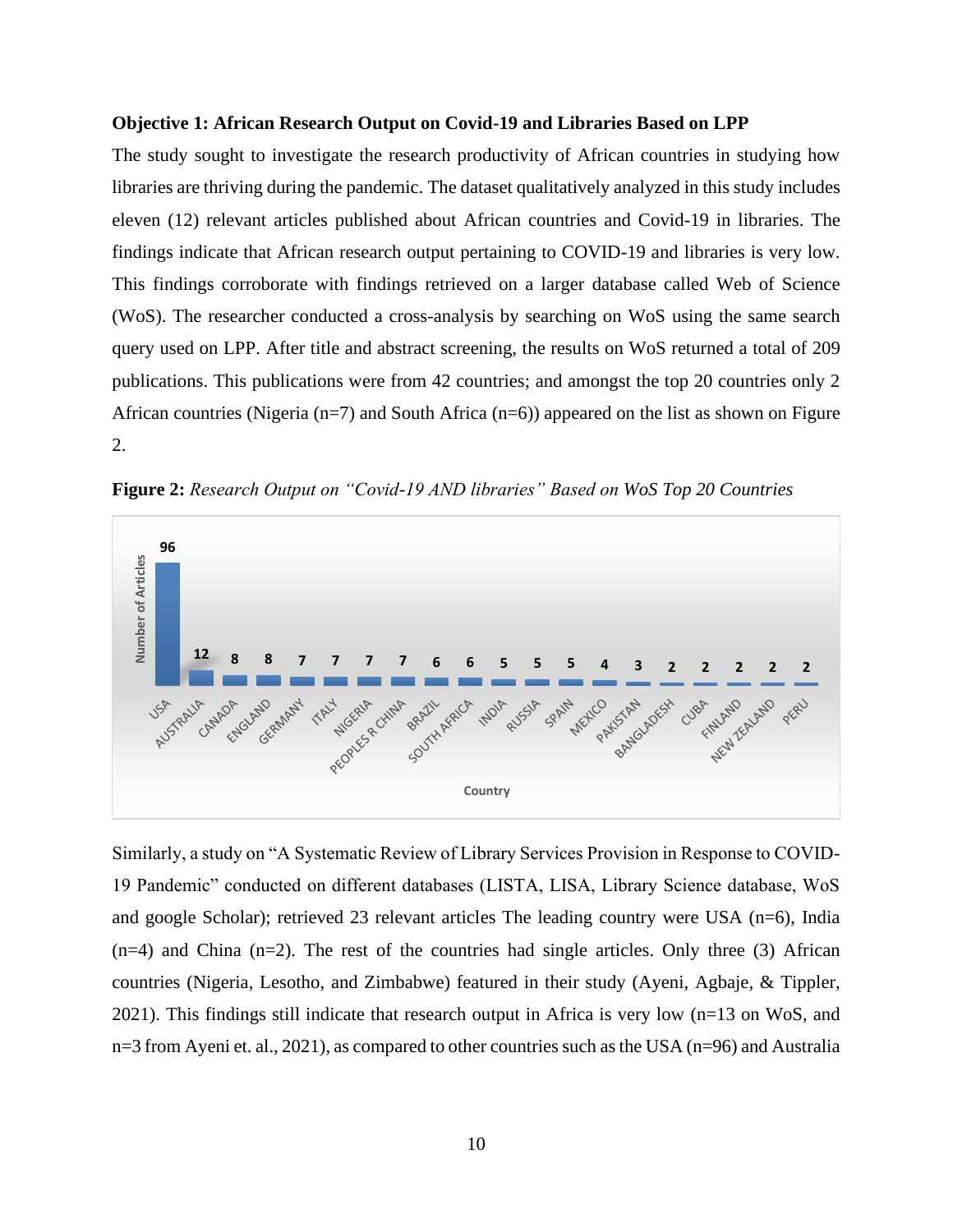$(n=12)$  on WoS. However, the data from LPP indicated that countries such as India  $(n=46)$  and Pakistan (n=31) were leading in Covid-19 and libraries' research.

On the other hand, the dataset on Table 1 shows that majority  $(n=10)$  of the studies were conducted in academic/university libraries. Hence, there is a research gap in Africa with regard to public and special libraries. This findings corroborates with a systematic literature review study conducted by Ayeni, Agbaje and Tippler (2021) who also established that out of the 23 articles 19 were research conducted on the academic library service provision during the pandemic. The lack of research productivity on the pandemic and its effects on all types of libraries in Africa creates an information gap which affects nations negatively as there is no best practices established. Research on covid-19 and libraries is very key to establish how libraries are maximizing 4IR technologies to curb the spread of Covid-19 and re-invent their library services. The existence of covid-19 is an opportunity for African libraries to harness the potential of 4IR technologies. However, this can be realized if more research is conducted to influence policy decision makers and provide empirical evidence of best practices.

## **Objective 2: Leading African Countries in LIS Research Based on LPP**

The study also sought to establish the leading African country in research and development. The findings based on LPP revealed that Nigeria is the most active country in LIS research. Table 1 provides evidence that pertaining to Covid-19 research in libraries Nigeria has published eight (8) articles whereas South Africa, Egypt and Zambia has one (1) article each. One article was a multicase study with responses from different African countries. This findings corroborate with bibliometric studies conducted on LPP journal which also revealed that Nigeria has been the leading African country in LIS research (see Table 2). An extraction from different bibliometric papers as indicated on Table 2, shows that Nigeria has always been the leading publishing country on LPP . And Ghana also featured on the top five (5) leading countries.

| <b>Country</b> | 2005-2014       | 2008-2017                       | 2014-2018     | 1998-2019         |
|----------------|-----------------|---------------------------------|---------------|-------------------|
|                | (Verma, Sonkar, | (Verma, Yadav,   (Haque, Islam, |               | Singh,<br>(Kumar, |
|                | & Gupta, 2015)  | $&$ Singh, 2018)                | Hasan, &      | Ranjan, & Rai,    |
|                |                 |                                 | Akanda, 2019) | 2020)             |
| <b>Nigeria</b> | 433             | 630                             | 380           | 823               |
| India          | 267             | 360                             | 314           | 808               |
| <b>USA</b>     | 186             | 142                             | 61            | 227               |

**Table 2: Bibliometric Analysis Results on Country Productivity Based on LPP E-journal**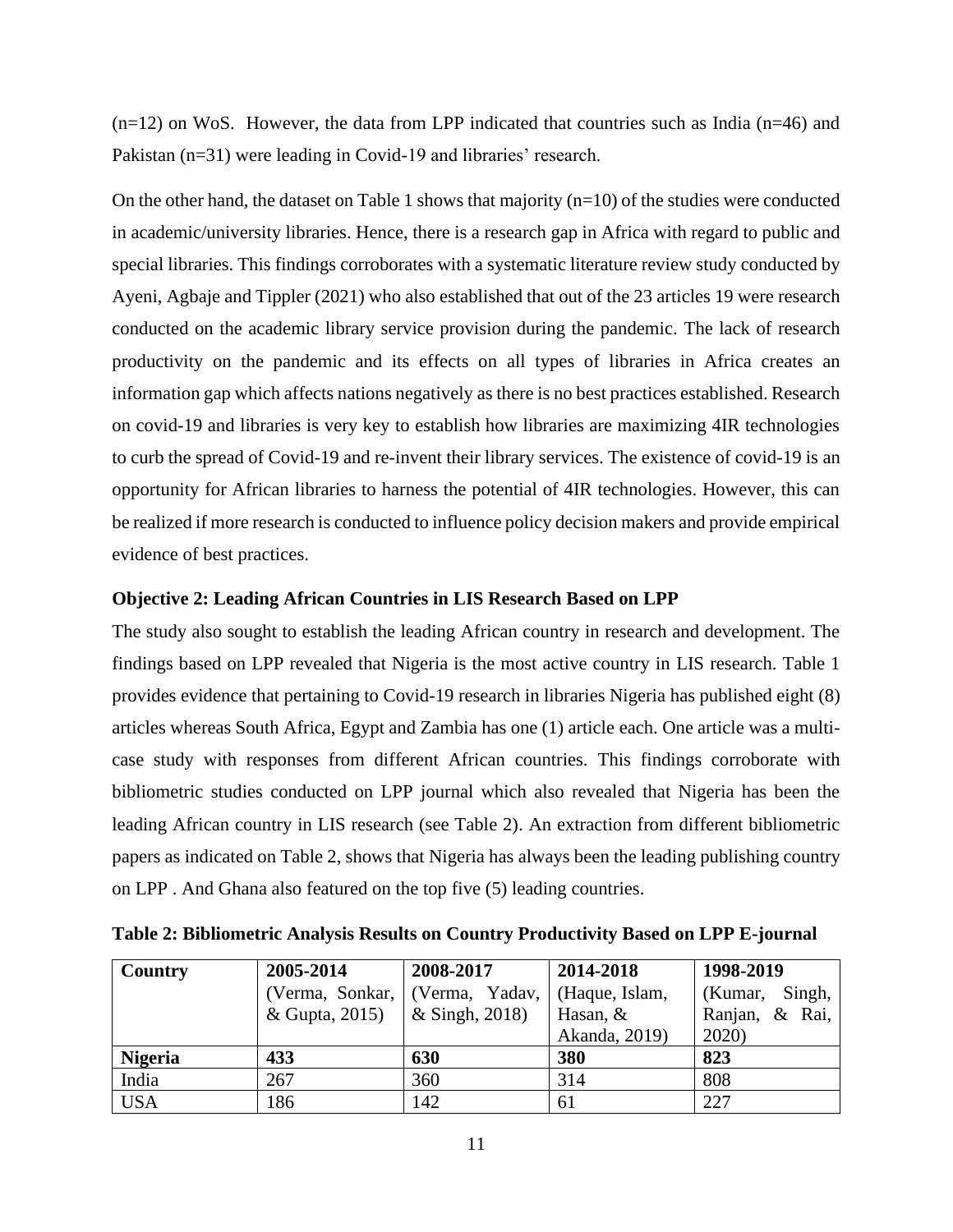| \k1Stan         | $\epsilon$<br><b>L</b><br>00 | $\Omega$     | -                | $\overline{r}$ |
|-----------------|------------------------------|--------------|------------------|----------------|
| $\sim$<br>ihana | $\sim$<br>ت<br>$\sim$        | ◡▴<br>$\sim$ | - -<br><b>UQ</b> | $\sim$         |

**Objective 3: Service Patterns and Technologies Applied by Libraries During the Pandemic** The study further sought to establish the service patterns and technologies adopted by libraries during the pandemic. The findings are presented in two broad categories:

## **a. Technology Adopted:**

According to Frimpong and Addo (2020) the rapid evolution of ICTs has gained popularity in recent times and has primarily affected the way libraries and its users go about their activities, particularly in this COVID-19 era. This is supported by the fidnings of this study as shown on Table 1. Indeed libraries are sailing in the Fourth Industrial Revolution by adopting numerous social media platforms to thrive through the pandemic. The literature has revealed that African libraries are using applications such as WhatsApp, skype, email, zoom, Facebook and Microsoft teams for responding to inquiries on a larger scale, conducting training workshops and marketing library services (Farag, 2021; ). It is evident that libraries are conducting virtual reference services through different platforms however, their rate of technology adoption is still low and very limited. To remain relevant in the Fourth Industrial Revolution libraries need to expand the types of technologies they use to suport digital transformation and combat covid-19 as well. For example; the use of drones for document delivery has been suggested in literature (Kunovjanek & Wankmüller, 2021).

## **b. Services Offered**

The findings revealed that services offered during the pandemic are mostly traditional services extended to the virtual environment. Examples include; "Ask the Librarian", "Chat to a librarian", online story time and collating of relevant online research resources (Ebijuwa et al., 2021; Farag, 2021; Kumah et al.,2021). It was established that some libraries are providing curbside pick-up services whereby patrons request library material online and the material is checked-out in the absence of the client. Patrons will then come to collect the checked-out material through the driveway or pick-up table placed outside the library in the driveway. This strategy has enabled patrons to have access to books with limited direct human contact (Iroeze  $\&$  Iroeze, 2021). Some libraries have even resorted to increasing the number of employees so as to enable quick response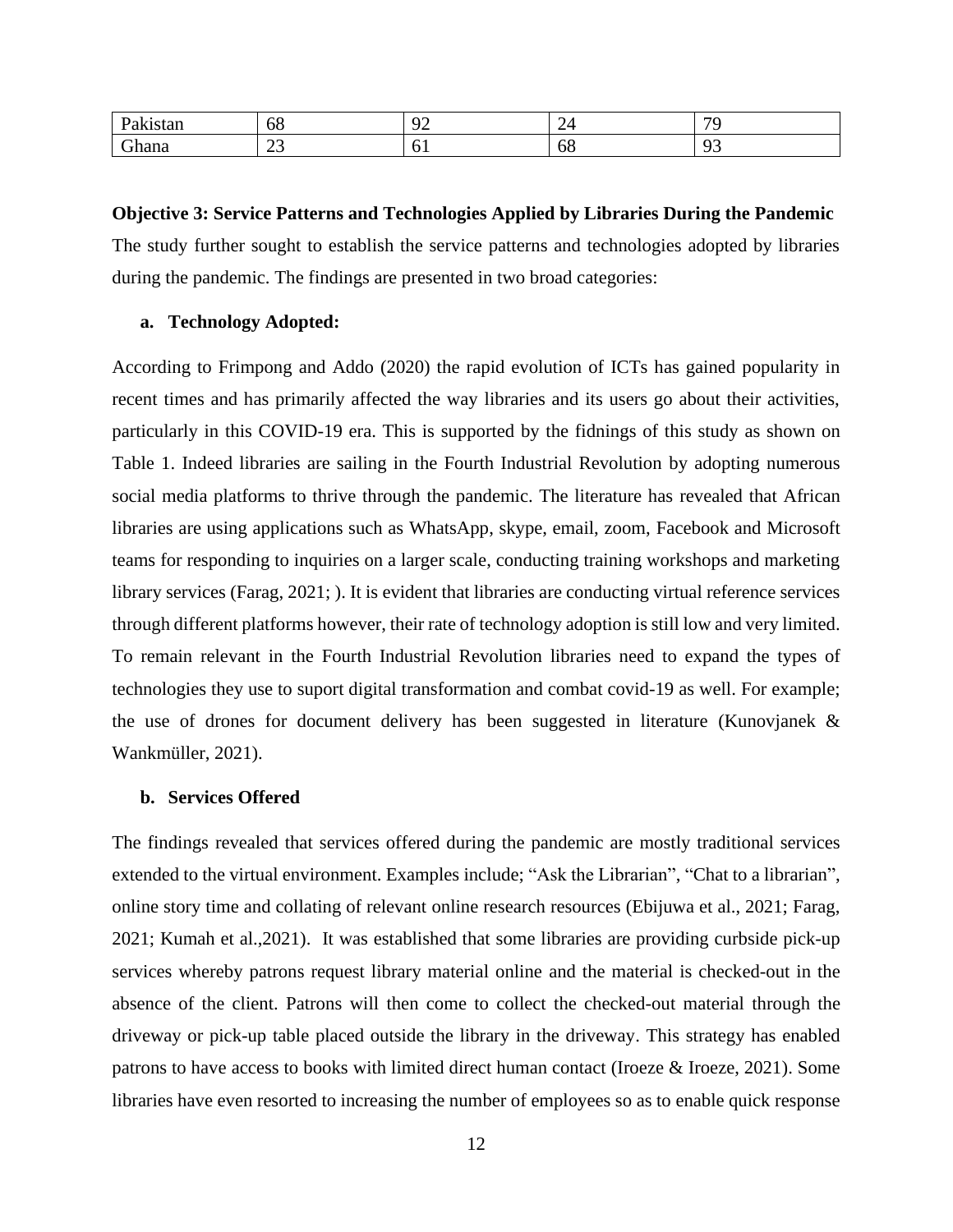to electronic inquiries. While others have extended library service hours. From the findings in Table 1, it is not clear whether African libraries are providing both online document delivery services and physical document delivery through courier services. The findings also established that librarians have been playing a role in combating Covid-19 by collating, verifying and disseminating accurate and up-to-date Covid-19 information (Pelemo, Horsfall, & Osedo, 2021).

### **Objective 4: Challenges Faced by Libraries During the Pandemic**

The lack of current information provided through African empirical research is the first challenge that this study has established as indicated under the discussion of objective one. Sharing of best practices enables other libraries to learn from case studies that have the same background and resources allocation. Without access to such information may limit innovativeness of librarians to re-invent their services to stay relevant in the 4IR era and as well as combating Covid-19 by reducing physical services. Other challenges identified were categorized as follows:

- **Lack of Change Management:** digital transformation requires a change of mindset and cultural behavior. And this can be attained through proper planning, communication and training of librarians. However, this study established that librarians had fear, and anxiety (Oladapo, Opele, & Adeoye, 2021). Employees found it difficult to adjust working from home in isolation on virtual environments that they were not previously used to. Hence, some librarians resisted the use of technology (Kasa & Yusuf, 2020).
- **Lack of ICT Skills:** due to lack of training both librarians and patrons lacked ICT skills. As a result, many developed negative attitude towards technology while others became frustrated. Kasa and Yusuf (2020) averred that many staff became hesitant, irritated and had negative emotional feelings. In addition, the lack of information literacy skills also compounded the situation as it became difficult to retrieve relevant online resources required by users.
- *Inadequate ICT Infrastructure:* This has always been a problem in Africa. Library budget has been dwindling over the years and has never been enough to support digital transformation. This study has also established that some librarians did not have proper technological gadgets to provide efficient and effective virtual services while at home (Kasa & Yusuf, 2020). Low bandwidth and poor network coverage have also been identified as challenges inhibiting provision of virtual library services (Livina & Mole, 2021).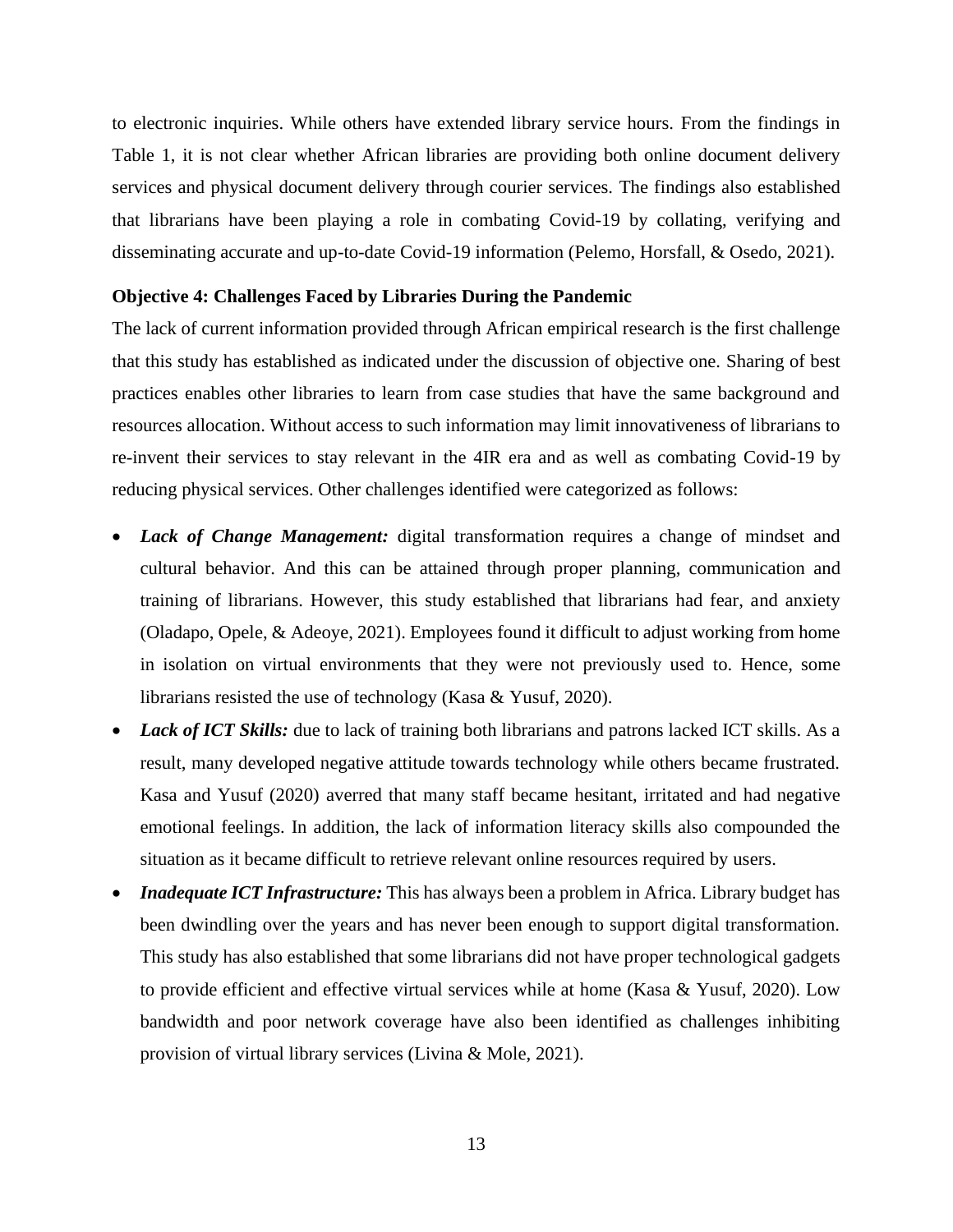- *Lack of clear and Up-to-Date Policies:* digital transformation can only be accomplished through proper implementation of policies that govern the use of technology and online information. However, it has been established that African libraries lack up-to-date policies to guide librarians in 4IR era (Chewe et al., 2020). Lack of clear policies will inhibit library services such as online document delivery through scanning as this may infringe on copyrights and other related laws. Policies are necessary so as to enable protection of personal details via online communication transactions between patrons and librarians. Without proper policies, there could be incidences whereby employees may collect patron data for their own personal use. For example; using library social media accounts to market their personal products.
- **Lack of Technological Support:** due to lack of skills there is need for 24/7 technical support to librarians. However, the findings from Table 1 shows that librarians are not receiving adequate technological support to facilitate virtual library services (Livina & Mole, 2021).
- *Power Outage:* libraries in Nigeria indicated erratic power cuts as one of the main challenges in providing virtual reference services (Beetseh, Olise, & Tor-Akwer, 2021). The 4IR requires network connections with gadgets supported by unlimited power. However, this is not a reality in Africa.
- **Financial Issues:** surviving the pandemic by maximizing 4IR technologies requires adequate funds to implement the necessary ICT infrastructure and train employees. However, Beetseh, Olise, and Tor-Akwer (2021) and Kumah et al., (2021) have revealed that libraries are suffering from lack of funds, thus leading to inadeqaute resources. Some librarians even had to pay for data from their own pockets (Kasa & Yusuf, 2020).

## **CONCLUSION**

This study has achieved its research objective through systematic literature review. Only twelve (12) articles were retrieved from Library Philosophy and Practice e-journal. This indicates low research productivity pertaining to Covid-19 and LIS research. Majority, of the studies were conducted in academic libraries, thus creating a gap in research. Nigeria was established to be the leading country in Covid-19 and libraries research. The study established that African libraries are faced with numerous challenges such as lack of change management, lack of ICT literacy, inadequate ICT infrastructure, and lack of technological support, lack of clear policies, power cuts and financial issues. Despite these challenges, one can conclude that African libraries have put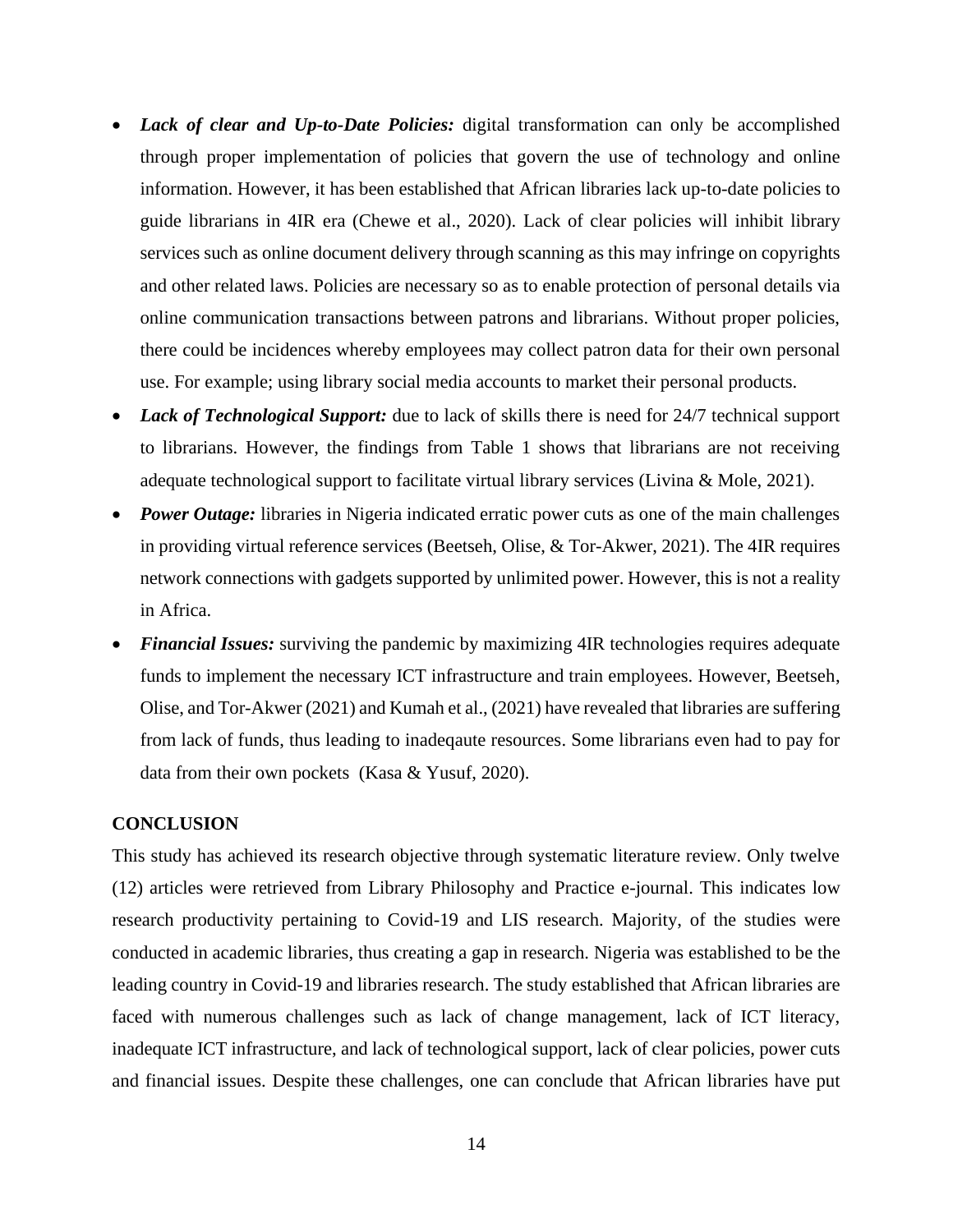effort in ensuring that patrons have access to online information resources during the pandemic. This is evidenced by the adoption of social media applications such as Facebook, twitter, Instagram, WhatsApp, zoom, Microsoft teams and skype. This social media platforms are being used to offer virtual reference services and solve user queries beyond library working hours. Librarians also, went an extra mile to ensure dissemination of authentic COVID-19 information by collating and verifying information sources for their patrons. Services such as curb-side pickup have also been introduced in Africa. However, it was not clear whether African libraries are conducting document delivery by scanning or through courier services.

The Covid-19 pandemic has impacted both positively and negatively on library services. For libraries without adequate resources it has been a nightmare to continue with library services during the lockdown and beyond. On the other hand, for innovative libraries it has been an opportunity for them to maximize their minimal resources and sail through the 4IR wave and withstand the challenges brought by the pandemic. However, African libraries are still far lagging behind to realizing the 4IR revolution as their technology is still limited and they are nowhere near to applying Artificial Intelligence (AI) applications. African libraries need to realize that there is a paradigm shift from manual library system to digitalization, hence the need to revolutionize the library services and remain relevant with the changing times.

## **RESEARCH IMPLICATIONS**

- *To Researchers:* The study findings have revealed low research productivity in Africa. Without evidence based strategies to Covid-19 and effects on library services, it will be difficult to sail through the pandemic. Current best practices should be established through empirical research and provide guidance. Hence, this study challenges LIS researchers to engage more in research and share knowledge on working patterns, services patterns and strategies for combating Covid-19 and through the use of 4IR technologies. The researcher hopes that with the findings of this study, researchers will be encouraged to collaborate from different countries and put Africa on the publication map of LIS research.
- *To Librarians:* Various studies have been conducted in the USA, India, Pakistan, and other countries. It is therefore the duty of librarians to search for these case study and use them to learn and re-invent their local library services. Challenges will always be there but where there is a will there will always be a way. Covid-19 has presented an opportunity for librarians to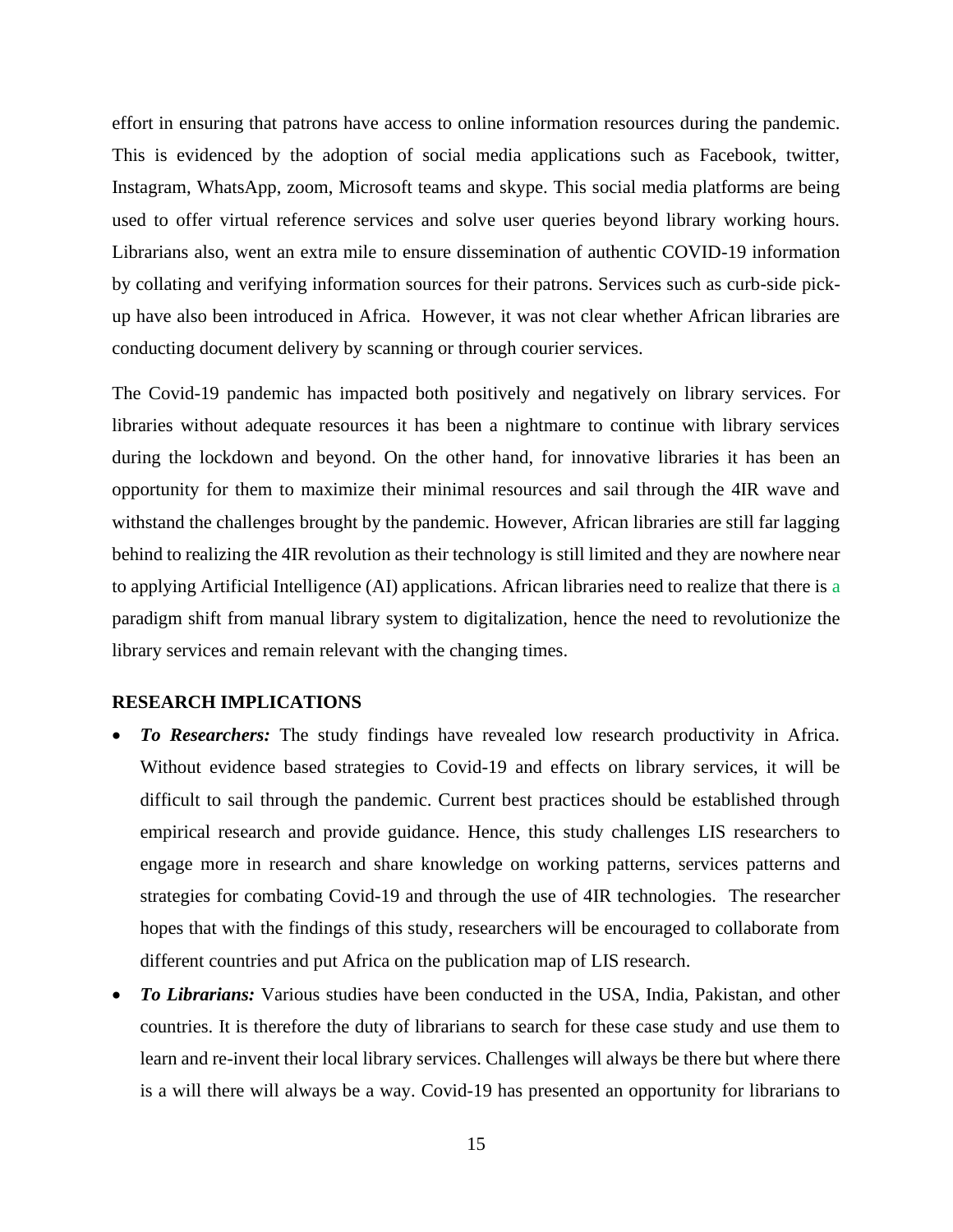harness the opportunities presented by the Fourth Industrial Revolution. However, Africa needs creative and innovative librarians to change the current and future state of our information hubs through Artificial Intelligence and Block Chain technologies.

• *To Policy Makers*: This study calls for policy makers to engage at a continental level to brainstorm and implement strategies that will move Africa in one unity. Harnessing Artificial Intelligence and Block Chain technologies will not be possible with outdated policies on eresources and e-transactions. Thus, policy makers need to review current policies and pave way for librarians to engage in virtual services freely with proper regulatory framework guiding them on the daily practices. Policy makers also have the capacity to advocate for provision of adequate funds in libraries which will assists in training and implementation of the ICT infrastructure need to support the 4IR.

### **LIMITATIONS AND RECOMMENDATIONS**

A research gap has been identified in this study. Therefore, it is recommended that future research should look into investigation of public or special libraries and how they are surviving through the pandemic. The findings of this study are limited to publications on LPP online journal only. Hence, there is need to expand the findings of this study with results from other databases such as African journal of Library, Archives and Information Studies, South African Journal of Information Management etc. On the other hand, African researchers are urged to consider publishing in open access journals such as LPP, this will help in dissemination and wide access to their work.

Based on the findings of this study, it is recommended that library managers should focus on change management so as to enable the employees to adapt to the digital transformation practices and hence their productivity as well. Adequate training on ICT is required, together with provision of necessary ICT resources to enabled librarians to complete their duties without frustrations. Lastly, it is recommended that African leaders need to recognize the need to support libraries and transform them into knowledge hubs that will create knowledge economies by harnessing the 4IR technologies.

#### **REFERENCES**

**Articles included for the systematic review are indicated with asterisk \***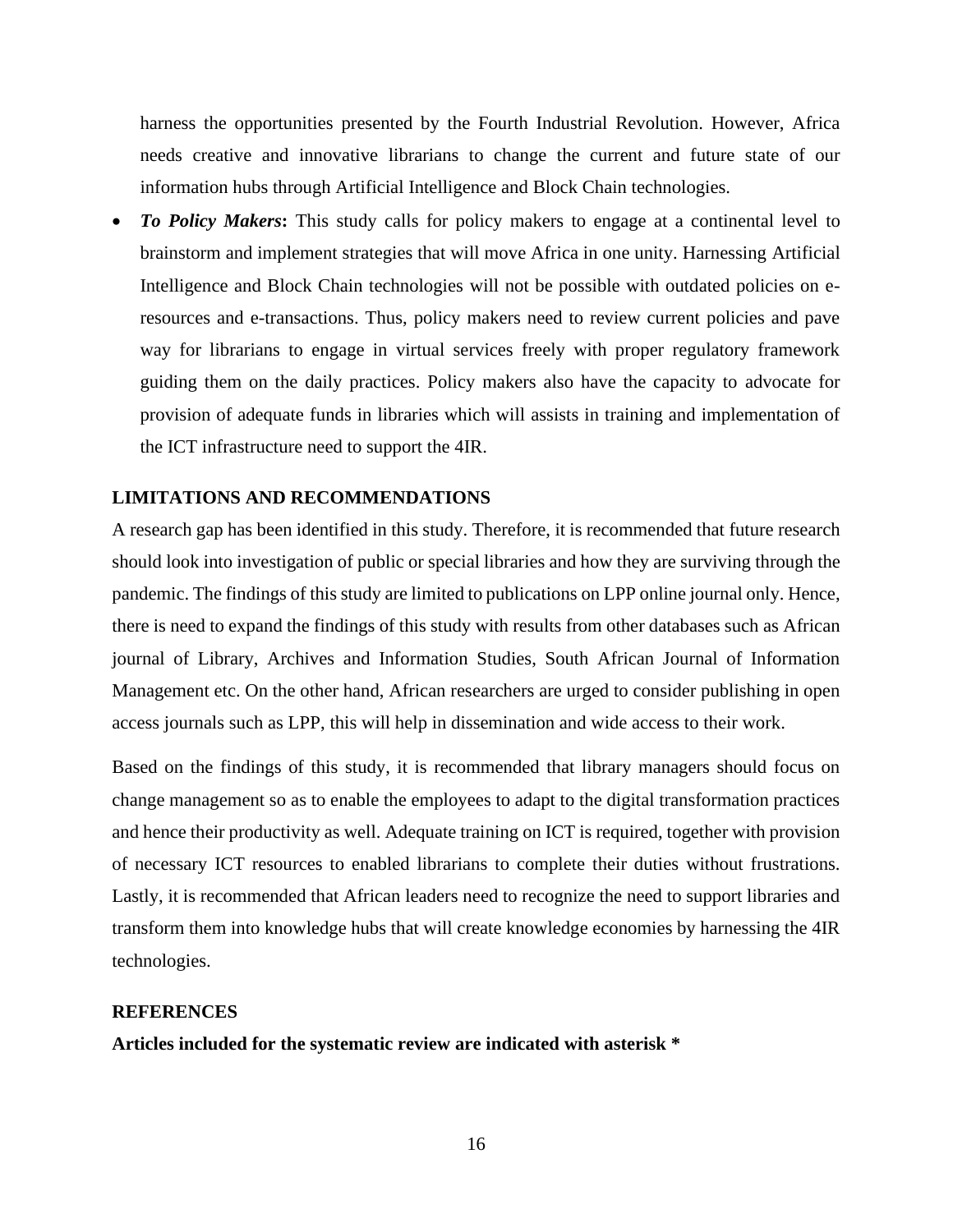- Association of State and Territorial Health Officials . (n.d.). *Annotated bibliography: People with disabilities and COVID-19 project*. Retrieved January 20, 2022, from https://www.astho.org/COVID-19/Annotated-Bibliography-People-With-Disabilitiesand-COVID-19/
- Ayeni, P. O., Agbaje, B. O., & Tippler, M. (2021). A Systematic Review of Library Services Provision in Response to COVID-19 Pandemic. *Evidence Based Library and Information Practice, 16*(3), 67–104. doi:10.18438/eblip29902
- \*Beetseh, K., Olise, F. N., & Tor-Akwer, H. F. (2021). Librarians' perception on the use of social media as a tool for preventing the spread of coronavirus (COVID-19) in Benue state. *Library Philosophy and Practice (e-journal)*. Retrieved January 21, 2022, from https://digitalcommons.unl.edu/libphilprac/5041
- Carbery, A., Fallon, H., Higgins, M., Kennedy, E., Lawton, A., & McCauley, C. (2020). Irish libraries and COVID-19: first reflections. *Insights, 33*(1). doi:10.1629/uksg.522
- \*Chewe, P., Zulu, Z., Chitumbo, E. M., & Musonda, Y. (2020). Enhanced library services through social media in the age of covid-19 pandemic: An anecdote of academic libraries in Zambia. *Library Philosophy and Practice (e-journal)*. Retrieved January 21, 2022, from https://digitalcommons.unl.edu/libphilprac/4762
- \*Ebijuwa, A. S., Oyelude, A. A., Abubakar, A. M., Nongo, C. J., & Sani, A. H. (2021). Sensitization and promotion of information literacy on covid-19 pandemic by librarians in public university libraries in South-Western Nigeria. *Library Philosophy and Practice (ejournal)*. Retrieved January 22, 2022, from https://digitalcommons.unl.edu/libphilprac/5462
- \*Farag, H. A. (2021). Electronic management in university libraries under Corona pandemic (Covid-19): Reality and challenges. *Library Philosophy and Practice (e-journal)*. Retrieved January 21, 2022, from https://digitalcommons.unl.edu/libphilprac/6472
- Frimpong, A. D., & Addo, G. O. (2020). Students' perception and practices of the use of electronic resources in public university libraries in Ghana. *Library Philosophy and Practice (e-*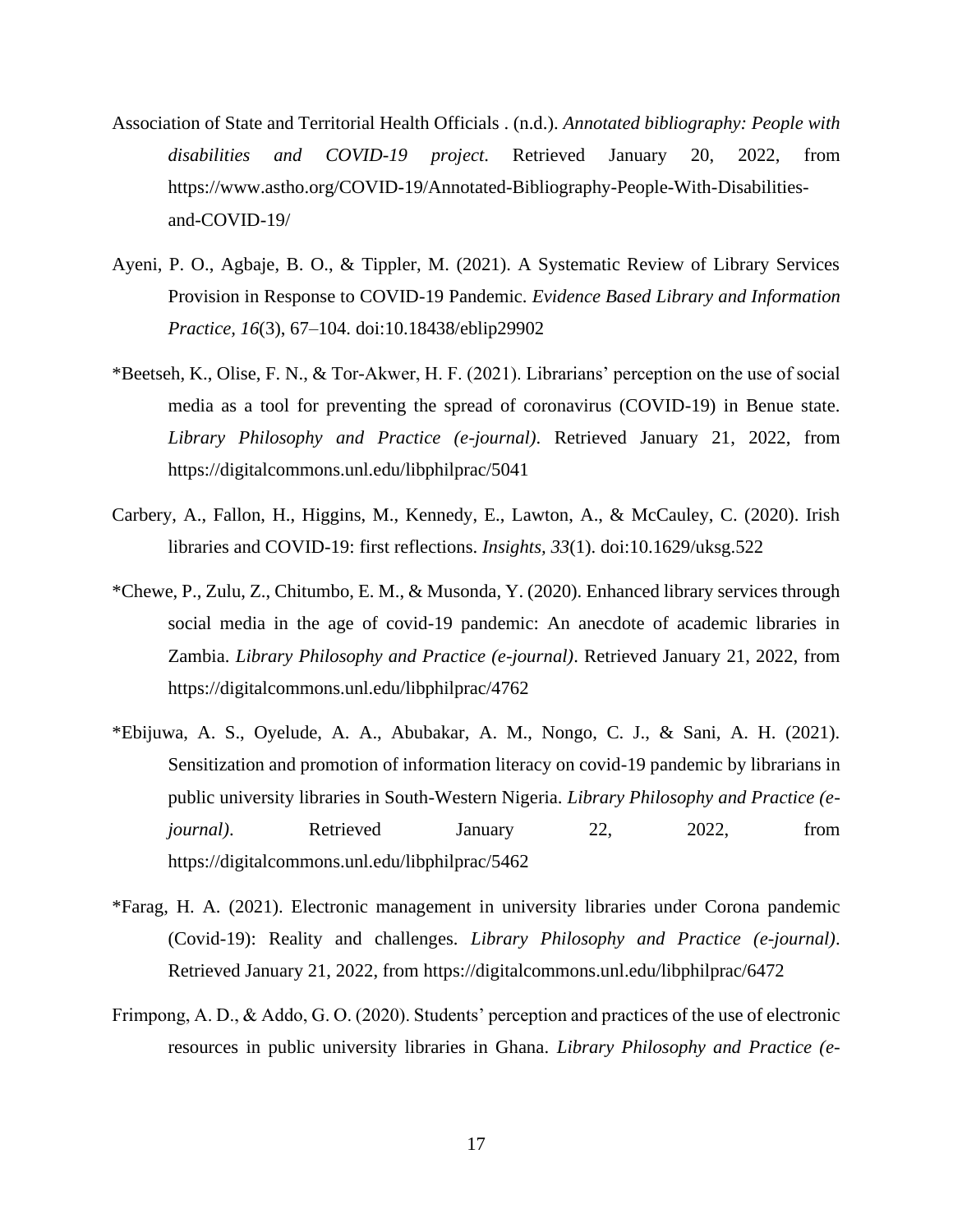*journal*). Retrieved January 21, 2022, from https://digitalcommons.unl.edu/libphilprac/4403

- Gardner, R. (2022). *Annotated bibliography of COVID-19 legal literature*. Retrieved January 25, 2022, from http://austlii.community/wiki/COVID19/Bibliography
- Grix, C. L. (2021). *Bibliography on Humanitarian aid in the time of COVID-19*. Retrieved January 26, 2022, from https://www.urd.org/en/review-hem/bibliography-on-humanitarian-aid-inthe-time-of-covid-19/
- Guo, Y., Yang, Z., Yang, Z., Liu, Y. Q., Bielefield, A., & Tharp, G. (2021). The provision of patron services in Chinese academic libraries responding to the COVID-19 pandemic. *Library Hi Tech, 39*(2), 533-548. doi:10.1108/LHT-04-2020-0098
- Haque, A., Islam, A., Hasan, N., & Akanda, A. K. (2019). Bibliometric analysis of the e-journal of Library Philosophy and Practice during the period of 2014-2018. *Library Philosophy and Practice (e-journal)*. Retrieved January 22, 2022, from https://digitalcommons.unl.edu/libphilprac/3028
- Howes, L., Ferrell, L., Pettys, G., & Roloff, A. (2021). Adapting to remote library services during COVID-19. *Medical Reference Services Quarterly, 40*(1), 35-47. doi:10.1080/02763869.2021.1873616
- \*Iroeze, P., & Iroeze, P. C. (2021). Strategies academic libraries in Nigeria can adopt to curb the spread of covid-19 and remain relevant in post covid-19 pandemic. *Library Philosophy and Practice (e-journal)*. Retrieved January 21, 2022, from https://digitalcommons.unl.edu/libphilprac/6690
- Ishtiaq, S. M., Sehar, N., & Shahid, A. (2020). Information Dissemination during Covid-19 and Lockdown: The Role of University libraries of Sindh, Pakistan. *Library Philosophy and Practice (e-journal)*. Retrieved January 10, 2022, from https://digitalcommons.unl.edu/libphilprac/4280/
- Jefferson Libraries. (2022). *Resources for researchers studying COVID-19*. Retrieved January 26, 2022, from https://jefflibraries.libguides.com/friendly.php?s=covid19/literature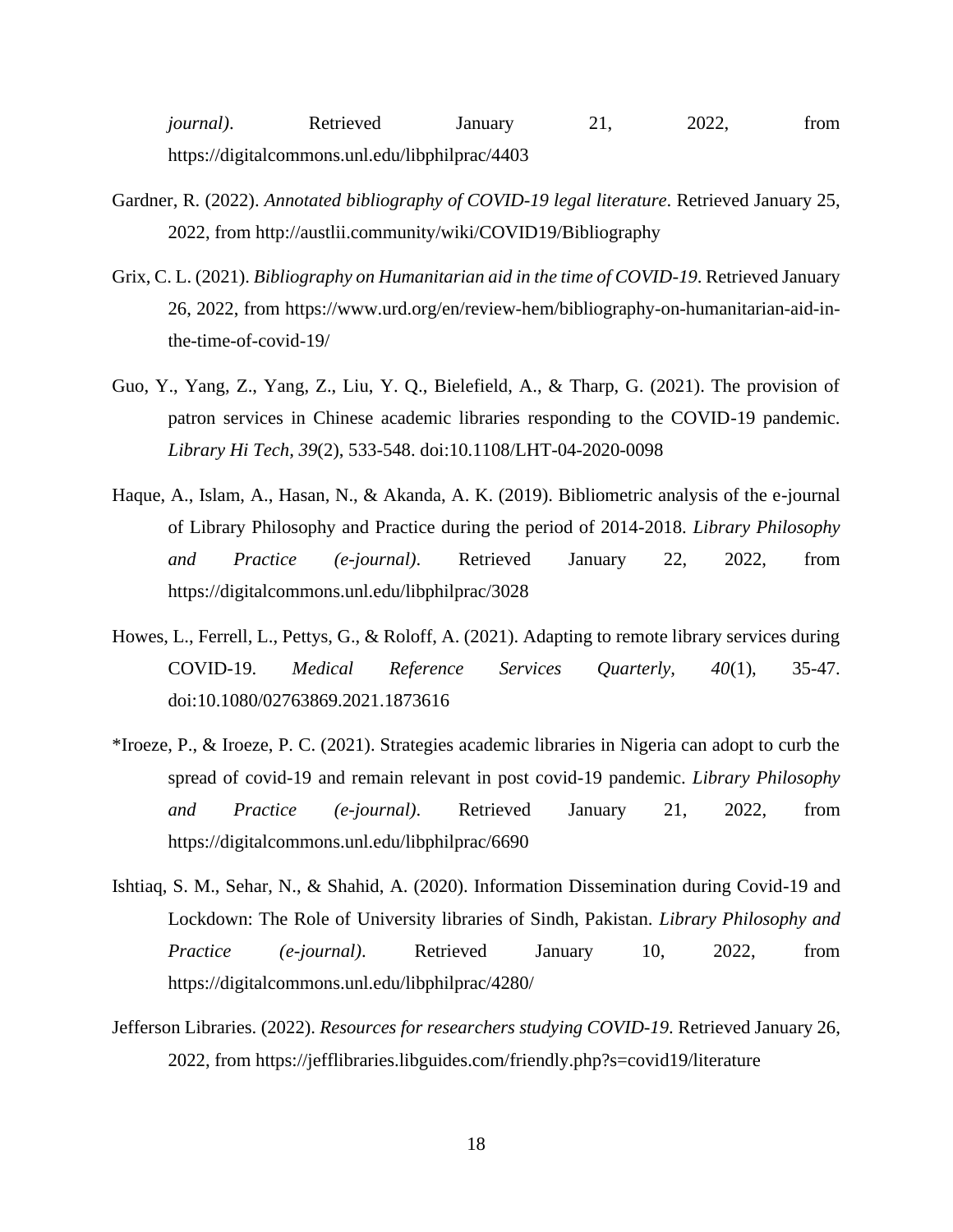- \*Johnson, A., & Bakare, O. (2021). Covid-19 effects on libraries goes beyond books: Lead City University in perspective. *Library Philosophy and Practice (e-journal)*. Retrieved January 21, 2022, from https://digitalcommons.unl.edu/libphilprac/6610
- \*Kasa, M. G., & Yusuf, A. (2020). Experience of an academic library during the covid-19 pandemic. *Library Philosophy and Practice (e-journal)*. Retrieved January 23, 2022, from https://digitalcommons.unl.edu/libphilprac/4456
- \*Kumah, M. A., Ocran, T. K., Osman, I., & Parbie, S. K. (2021). COVID 19 Synchronicity: Evaluating virtual reference services of some academic libraries in Africa. *Library Philosophy and Practice (e-journal)*. Retrieved January 25, 2022, from https://digitalcommons.unl.edu/libphilprac/6566
- Kumar, T. K., Singh, K., Ranjan, A., & Rai, S. (2020). Publication trend in Library Philosophy and Practice (e-journal) : A scientometric approach. *Library Philosophy and Practice (ejournal)*. Retrieved January 23, 2022, from https://digitalcommons.unl.edu/libphilprac/4051
- Kunovjanek, M., & Wankmüller, C. (2021). Containing the COVID-19 pandemic with drones Feasibility of a drone enabled back-up transport system. *Transport Policy, 106*, 141-152. doi:10.1016/j.tranpol.2021.03.015
- \*Livina, D. C., & Mole, A. J. (2021). Academic staff use of electronic resources (ER) in Nigerian university libraries during the COVID-19 lockdown period. *Library Philosophy and Practice (e-journal)*. Retrieved January 21, 2022, from https://digitalcommons.unl.edu/libphilprac/5341
- Ma, L. F. (2020). Academic library services during COVID-19: The experience of CUHK Library. *International Information & Library Review, 52*(4), 321-324. doi:10.1080/10572317.2020.1834251
- \*Mashiyane, D., & Molepo, M. (2021). Curbside book pick-up services during a time of crisis in South African University Libraries. *Library Philosophy and Practice (e-journal)*. Retrieved January 21, 2022, from https://digitalcommons.unl.edu/libphilprac/5808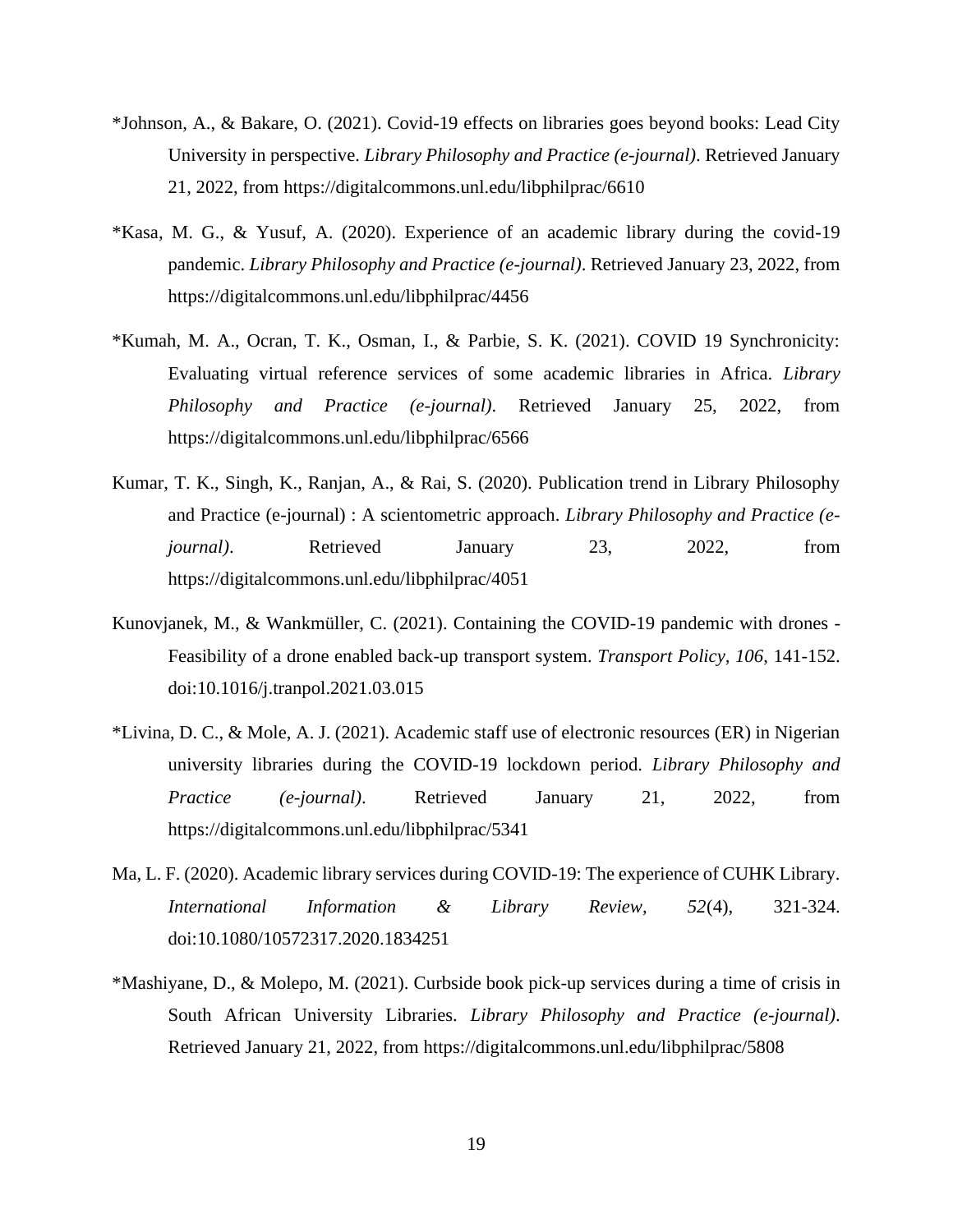- Medawar, K., & Tabet, M. (2020). Library collections and services during Covid-19: Qatar National Library experience . *Alexandria: The Journal of National and International Library and Information Issues, 30*(2-3), 178–190. doi:10.1177/0955749020986377
- Mthethwa, L., & Nwone, S. A. (2021). A bibliography on socio-economic and cultural impacts of Covid-19 pandemic. *Library Philosophy and Practice (e-journal)*. Retrieved January 25, 2022, from https://digitalcommons.unl.edu/libphilprac/5182/
- \*Oladapo, Y. O., Opele, J. K., & Adeoye, M. O. (2021). Use of mobile technologies for accessing health-related information among librarians in Osun State, Nigeria. *Library Philosophy and Practice (e-journal)*. Retrieved 21 January, 2022, from https://digitalcommons.unl.edu/libphilprac/6045

Organization of Nurse Leaders. (2020). *Introduction to annotated bibliography regarding COVID-19 crisis: Preparedness and recovery*. Retrieved January 20, 2022, from https://onlnj.org/sites/default/files/contentfiles/Annotated%20Bibliography%20Regarding%20COVID-19%20and%20Crisis%20Management%20Evidence%20Summary.pdf

- \*Pelemo, G. D., Horsfall, M., & Osedo, O. A. (2021). Roles of librarians in combating misinformation on Corona virus disease (COVID-19). *Library Philosophy and Practice (ejournal*). Retrieved January 21, 2022, from https://digitalcommons.unl.edu/libphilprac/5539
- Sheikh, A., Siddique, N., Qutab, S., Khan, M. A., & Mahmood, K. (2021). An investigation of emerging COVID-19 research trends and future implications for LIS field: A bibliometric mapping and visualization. *Journal of Librarianship and Information Science*, 1–15. doi:10.1177/09610006211053043
- Stilwell, P. A., Munro, A. P., Basatemur, E., Camara, N. T., Harwood, R., & Roland, D. (2022). Bibliography of published COVID-19 in children literature . *Archives of Disease Childhood, 107*(2), 168–172. doi:10.1136/archdischild-2021-321751